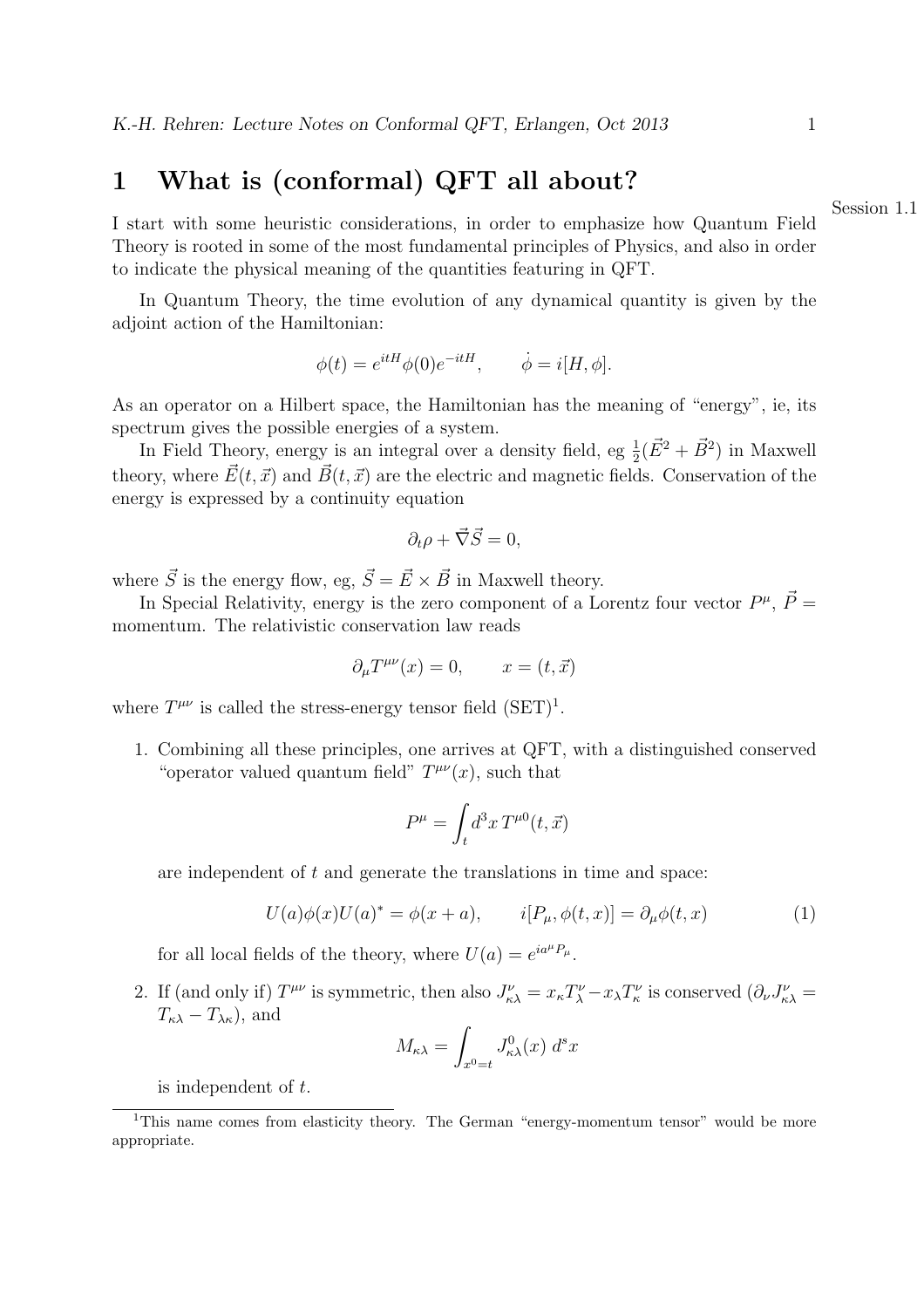3. If (and only if)  $T^{\mu\nu}$  is also traceless,  $T = T_{\kappa}^{\kappa} = 0$ , then also  $J^{\nu} = x_{\kappa} T^{\kappa\nu}$  conserved  $(\partial_{\nu}J^{\nu}=T_{\kappa}^{\kappa}),$  and

$$
D = \int_{x^0 = t} J^0(x) \; d^s x
$$

is independent of t. In this case, also  $J^{\nu}_{\mu} = 2x_{\mu}x_{\kappa}T^{\kappa\nu} - x^2T^{\nu}_{\mu}$  is conserved  $(\partial_{\nu}J^{\nu}_{\mu} =$  $2x^{\kappa}(T_{\kappa\mu}-T_{\mu\kappa})+x_{\mu}T_{\kappa}^{\kappa}),$  and

$$
K_{\mu} = \int_{x^0=t} J_{\mu}^0(x) d^s x
$$

is independent of t.

4. Since (1) holds also for  $\phi = T^{\mu\nu}$ , one can compute the commutators:

$$
i[P_{\mu}, P_{\nu}] = 0,
$$
  
\n
$$
i[P_{\mu}, M_{\kappa\lambda}] = \eta_{\mu\lambda} P_{\kappa} - \eta_{\mu\kappa} P_{\lambda},
$$
  
\n
$$
i[P_{\mu}, D] = -P_{\mu},
$$
  
\n
$$
i[P_{\mu}, K_{\nu}] = -2\eta_{\mu\nu} D + 2M_{\mu\nu}.
$$

5. The components  $M_{i0}$  can be recognized as the angular momentum (integral over  $\vec{x}$ × momentum density). Thus, in a relativistic theory,  $M_{\kappa\lambda}$  should generate the Lorentz transformations:  $U(\Lambda)\phi_{\ldots\mu\ldots}(x)U(\Lambda)^* = (\cdots(\Lambda^{-1})^{\mu'}_{\mu\mu\ldots})$  $_{\mu}^{\mu'} \cdots )\phi_{...\mu'...}(\Lambda x),$ 

$$
i[M_{\kappa\lambda}, \phi_{\ldots\mu\ldots}] = (x_{\kappa}\partial_{\lambda} - x_{\lambda}\partial_{\kappa})\phi_{\ldots\mu\ldots} + \sum (\eta_{\kappa\mu}\phi_{\ldots\lambda\ldots} - \eta_{\lambda\mu}\phi_{\ldots\kappa\ldots}),
$$
 (2)

where the fields may be vector or tensor fields. From this, one can also compute the commutators with  $M_{\kappa\lambda}$ , using (2):

$$
i[M_{\kappa\lambda}, P_{\mu}] = \eta_{\kappa\mu} P_{\lambda} - \eta_{\lambda\mu} P_{\kappa},
$$
  
\n
$$
i[M_{\kappa\lambda}, D] = 0,
$$
  
\n
$$
i[M_{\kappa\lambda}, M_{\mu\nu}] = \eta_{\kappa\mu} M_{\lambda\nu} \pm ...,
$$
  
\n
$$
i[M_{\kappa\lambda}, K_{\mu}] = \eta_{\kappa\mu} K_{\lambda} - \eta_{\lambda\mu} K_{\kappa}.
$$

6. A QFT is called conformal (CFT), if also the commutation relations

$$
i[D, K_{\mu}] = -K_{\mu},
$$
  

$$
i[K_{\mu}, K_{\nu}] = 0,
$$

hold, which turn them into the Lie algebra of the conformal group  $G = SO(2, n)$ <sub>0</sub>  $(n =$  dimension of spacetime), and if D acts on the fields as the generator of the scale transformations

$$
x \to \lambda x,
$$

and  $K_{\mu}$  as the generator of the special conformal transformations

$$
x \to \frac{x - x^2 b}{1 - 2x \cdot b + b^2 x^2}
$$

.

We assume that the generators integrate to a (projective) unitary representation U.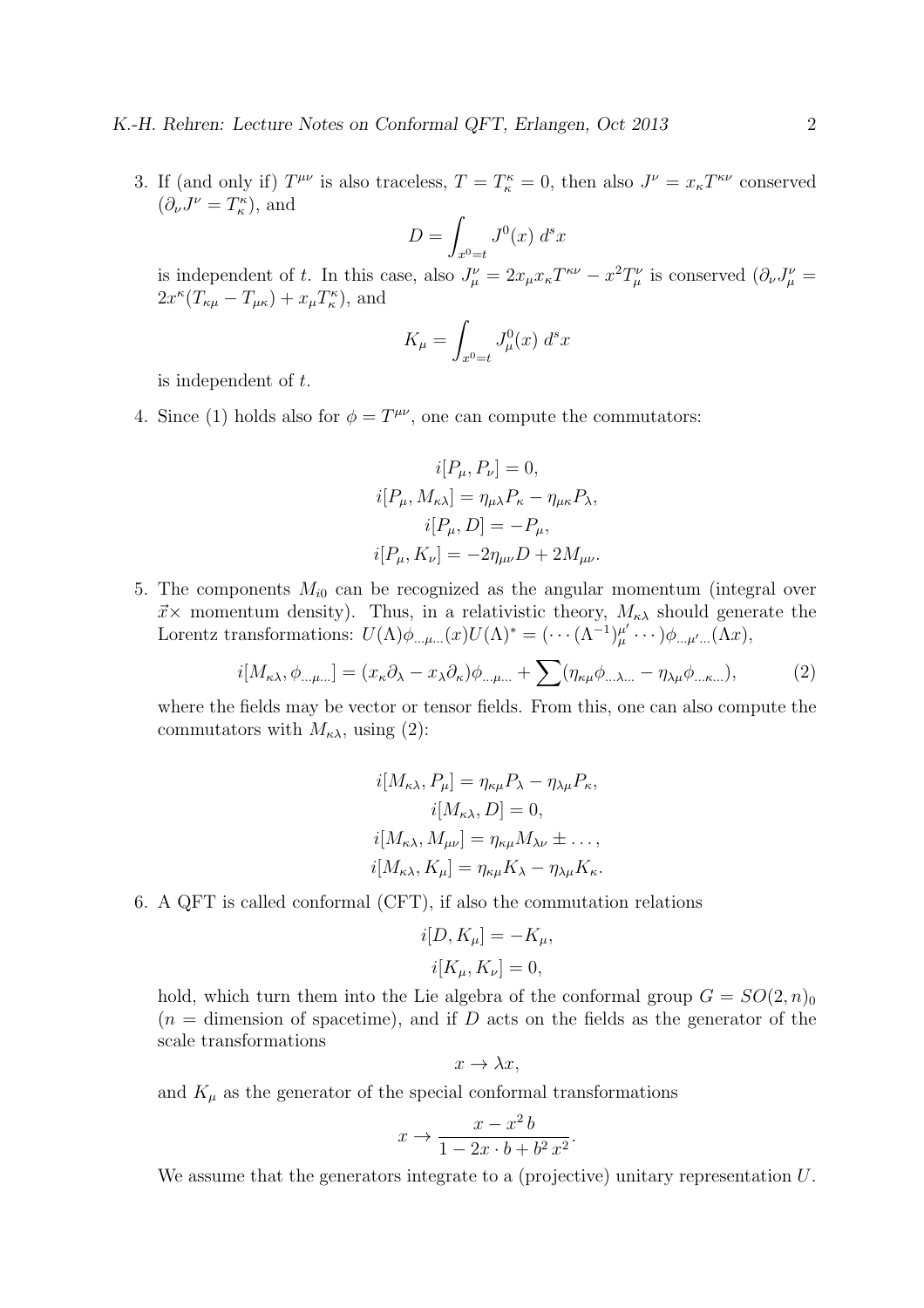7. How do fields transform under D and  $K_{\mu}$ ? Consider the point  $x = 0$  which is fixed under Lorentz transformations, scaling and special transformation. Thus, these generators act on the space spanned by "operators"  $\phi(0)$ . One may diagonalize the commuting adjoint actions of D and M:  $i[D, \phi(0)] = d\phi(0), i[M_{\mu\nu}, \phi_A(0)] =$  $\pi(m_{\mu\nu})^B_A\phi_B(0)$ , and then, by using (1) and the commutator between P and D, find

$$
i[D, \phi(x)] = (x^{\kappa} \partial_{\kappa} + d)\phi(x). \tag{3}
$$

d is called the scaling dimension of the field  $\phi$ : in integrated form, the law reads

$$
e^{itD}\phi(x)e^{-itD} = \lambda^d\phi(\lambda x) \qquad (\lambda = e^t).
$$

The commutator between  $D$  and  $K$  implies that  $K$  lowers the eigenvalue  $d$  by one unit. Since (by reasons to become clear later)  $d$  must not be negative, there must be fields such that  $i[K, \phi(0)] = 0$ . These are called "quasiprimary fields". Again, using (1) and the conformal Lie algebra, one finally gets

$$
i[K_{\mu}, \phi(x)_{... \nu...}] = (2x_{\mu}(x\partial) + x^2 \partial_{\mu} + 2dx_{\mu})\phi(x)_{... \nu...} + 2\sum (\eta_{\mu\nu}x^{\kappa} - \delta_{\mu}^{\kappa}x_{\nu})\phi_{... \kappa...}.
$$
 (4)

Thus, for quasiprimary fields all infinitesimal transformation laws are fixed by the nature of the field as a Lorentz tensor (two quantum numbers  $j_1, j_2 \in \frac{1}{2} \mathbb{N}_0$  specifying the matrix representation  $i[M_{\mu\nu}, \cdot] = \pi(m_{\mu\nu})$  of the Lorentz Lie algebra on  $\phi(0)$ ), and by the scaling dimension d. The derivative of a quasiprimary field is no longer quasiprimary, because the commutator with  $K_{\mu}$  will also contain the primitive field.

8. A representation is a Hilbert space where the fields and symmetries act, satisfying all the above commutation relations. A repn has "positive energy" if the generator  $P<sup>0</sup>$  is positive. A vacuum repn is a PER with a unique U-invariant vector Ω. The transformation laws then uniquely determine the two-point functions  $(\phi(x)\Omega, \phi(y)\Omega)$ (and strongly constrain higher correlation functions). These turn out to be distributions. Therefore also the fields cannot be operator valued functions, but must be operator valued (OPV) distributions.

By integrating the two-point distribution with test functions  $\overline{f(x)}f(y)$ , one obtains the norm square  $\|\phi(f)\Omega\|^2$ . In order that this is positive for all f, the scaling dimension must satisfy a certain unitarity bound  $d \geq d_{\min}(j_1, j_2)$ . In particular, the SET has dimension  $d = 4$  and  $j_1 = j_2 = 1$ . The massless Klein-Gordon field has  $d = 1, j_1 = j_2 = 0$ , thee free electromagnetic field  $d = 2, (j_1, j_2) = (0, 1) \oplus (1, 0)$ .

We now have the essential features of conformal QFT: a Hilbert space  $\mathcal{H}$ ; fields as OPV distributions  $f \mapsto \phi(f) = \phi(\overline{f})^*$  over spacetime, among them a distinguished field: the SET; an automorphic transformation law  $\alpha_q : \phi(f) \mapsto \phi(f_q)$  of the fields under the conformal group  $G$  acting geometrically on its arguments  $x$ ; a unitary projective representation U of G on  $\mathcal H$  whose generators are integrals over (components of) the SET, and which implements the conformal symmetry:  $\alpha_g(\cdot) = U(g) \cdot U(g)^*$ . In addition, one has to require causality<sup>2</sup>: Fields at spacelike separation must be commuting operators, in order to exclude acausal effects caused by a quantum measurement.

 $2^{\circ}$ Most commonly, the term "locality" is used instead.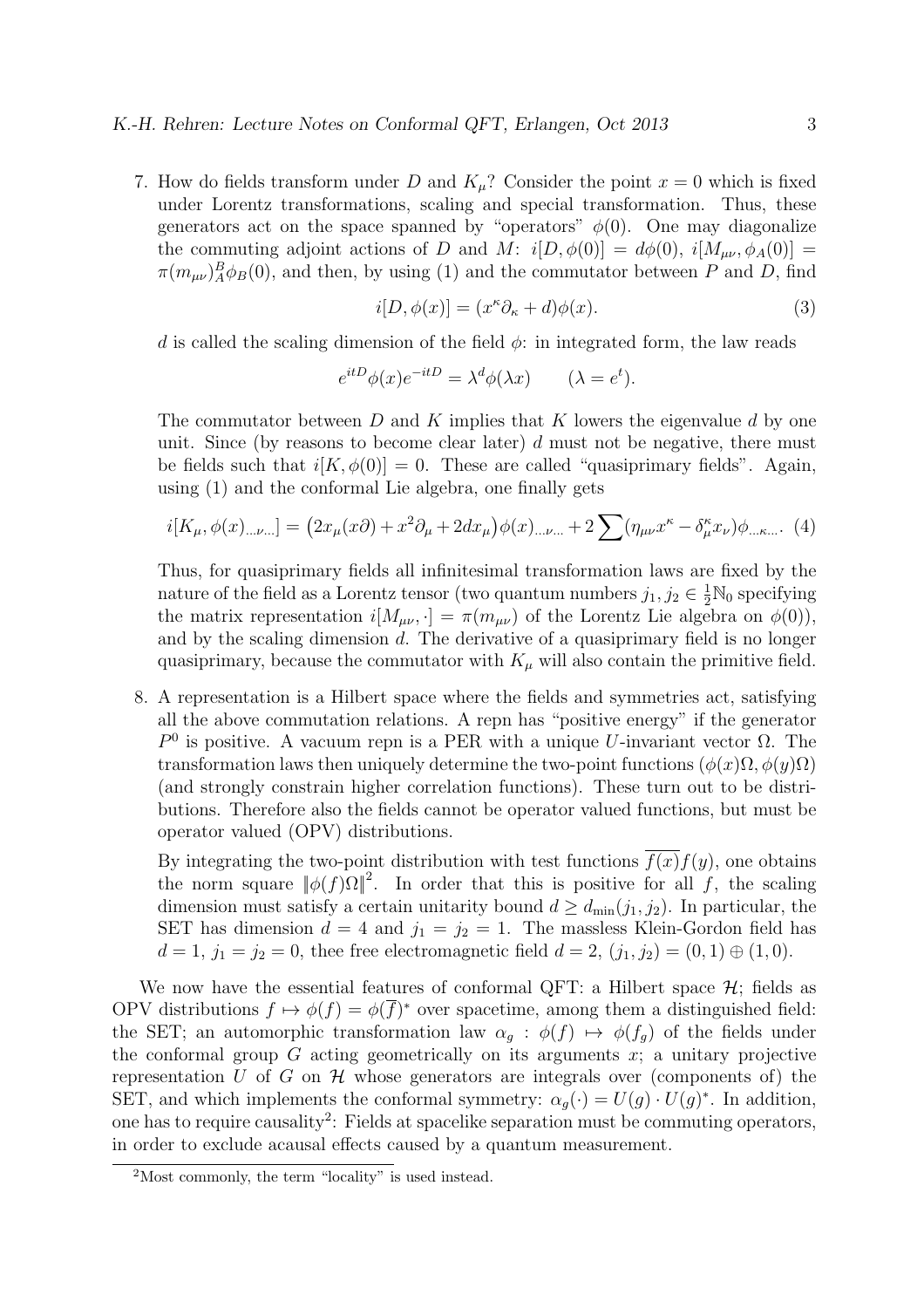The question is: what other fields may there be present in a CFT? What are their quantum numbers  $(d, j_1, j_2)$ , what are their algebraic relations, what are the vacuum correlation functions  $(\Omega, \phi_1(x_1) \dots \phi_n(x_n)\Omega)$ ?

Can one classify such theories?

In four-dimensional (4D) spacetime, this is an ambitious, and rather hopeless program.

## 2 CFT in two dimensions

In two dimensions (2D), enormous progress has been made in the last three decades.

The physical interest in 2D CFT is manifold. Some of the models (cf Sect. 5) have well-known realizations as scaling limits of critical Stat Mech systems (cf Sect. 4). Current algebras are used to describe the quantum Hall effect. In String Theory, CFT are understood as describing the "internal degrees of freedom" of the two-dimensional string surface swept out in a 10-dimensional spacetime, where the specific CFT model distinguishes different "compactifications" from 10 to the "physical" 4 dimensions of our "low-energy experience".

1. The conformal symmetry simplifies drastically. The Lie algebra splits into to copies of  $sl(2,\mathbb{R})$ :

$$
i[P, D] = -P,
$$
  $i[K, D] = K,$   $i[P, K] = -2D.$ 

Here,  $P = P_{\pm} = \frac{1}{2}$  $\frac{1}{2}(P_0 \pm P_1)$  are the translations in lightlike directions,  $D = D_{\pm} =$ 1  $\frac{1}{2}(D \pm M_{01})$  are the independent scale transformations of the lightcone coordinates  $x^{\pm} = t \pm x$  (such that  $D_{+} - D_{-}$  is a Lorentz transformation), and  $K = K_{\pm} =$ 1  $\frac{1}{2}(K_0 \mp K_1)$  are the generators for the transformation

$$
x \mapsto \frac{x}{1 - bx}.
$$

The conformal group  $G = G_+ \times G_-$  consists of the fractional linear transformations

$$
x \mapsto \frac{ax+b}{cx+d}, \qquad \begin{pmatrix} a & b \\ c & d \end{pmatrix} \in SL(2, \mathbb{R}).
$$

Under the Cayley transformation  $z := \frac{1+ix}{1-ix} \in S^1$ , this becomes

$$
z \mapsto \frac{\alpha z + \beta}{\overline{\beta}z + \overline{\alpha}}, \qquad \left(\frac{\alpha}{\beta} \quad \frac{\beta}{\alpha}\right) \in SU(1, 1).
$$

This group is called the Möbius group. Positivity of  $P^0$  in every Lorentz frame is equivalent to positivity of  $P_+$  and  $P_-$ , and this in turn is equivalent to positivity of  $K_{+}$  and  $K_{-}$ , because the one-parameter subgroups generated by P and K are inner conjugate (by the element  $\begin{pmatrix} 0 & -1 \\ 1 & 0 \end{pmatrix}$ ) in the Möbius group.

#### Session 1.2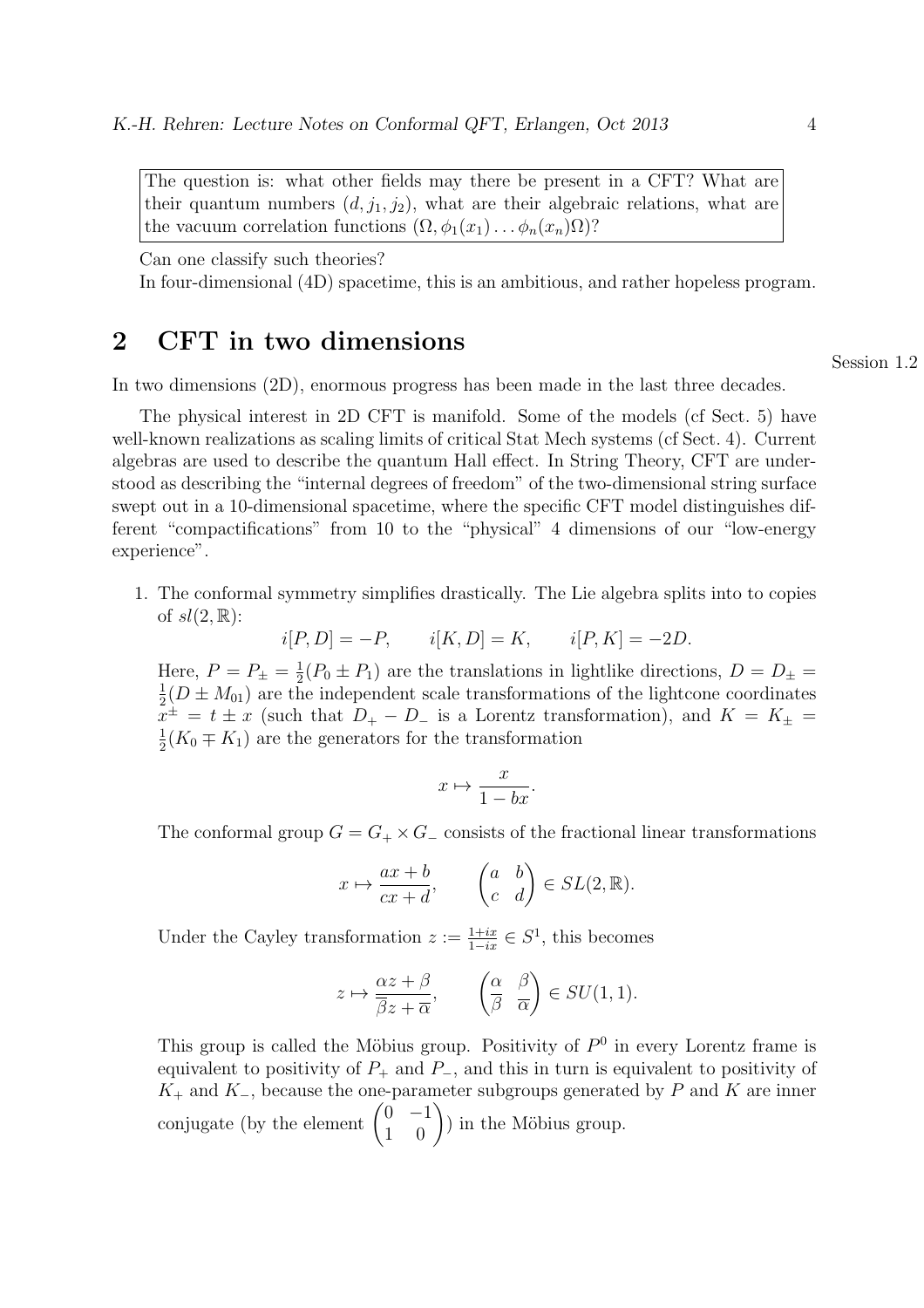2. Now consider the SET. In 2D, its scaling dimension is  $d = 2$ . Being symmetric and traceless, it has only two independent components  $T^{00} = T^{11}$  and  $T^{01} = T^{10}$ . Being conserved, one finds that  $T^{\pm} = \frac{1}{2}$  $\frac{1}{2}(T^{00} \mp T^{01})$  satisfy

$$
(\partial_0 \mp \partial_1)T^{\pm} = 0,
$$

hence  $T^{\pm}$  actually depend only on the lightcone coordinates  $x^{\pm}$ . Such fields are called "chiral",  $\phi^+(x^+)$  are called "leftmovers",  $\phi^-(x^-)$  are called "rightmovers". For both copies  $T \equiv T^{\pm}$ , we have (suppressing the sign)  $P = \int T(x)dx$ ,  $D = \int xT(x)dx$ ,  $K = \int x^2 T(x) dx$ , transforming chiral fields according to

$$
i[P, \phi(x)] = \partial \phi(x), \quad i[D, \phi(x)] = (x\partial + h)\phi(x), \quad i[D, \phi(x)] = (x^2\partial + 2hx)\phi(x).
$$

The parameter h is the chiral scaling dimension,  $h = 2$  for the SET.

Because two fields at distance  $x = x_1 - x_2$  must commute whenever  $x^2 = x^+ x^- < 0$ , chiral fields  $\phi^+$  must commute with  $\phi^-$  unconditionally, and  $\phi^+(x_1^+)$  must commute with  $\phi^+(x_2^+)$  whenever  $x_1^+ \neq x_2^+$ . Therefore, the commutator can only be a sum of derivatives of  $\delta$ -functions times other fields.

Making an ansatz for the commutator  $[T^+, T^+]$ , the coefficient fields turn out to be determined by the commutation relations with the generators [14], except for the term  $\delta^{\prime\prime\prime}$  (again suppressing the sign):

$$
[T(x), T(y)] = i (T(x) + T(y)) \delta'(x - y) - \frac{ic}{24\pi} \delta'''(x - y) \cdot 1.
$$
 (5)

Under the Cayley transformation,  $\hat{T}(z) := -(dx/dz)^2 T(x(z))$ , T is an OPV distribution on the circle without the point −1. It can be shown that it extends periodically to the entire circle. One may then take its Fourier decomposition:

$$
\widehat{T}(z) = \frac{1}{2\pi} \sum_{n \in \mathbb{Z}} L_n z^{-2-n},
$$

and rewrite the commutation relation as

$$
[L_m, L_n] = (m - n)L_{m+n} + \frac{c}{12}m(m^2 - 1)\delta_{m+n,0}, \qquad L_n^* = L_{-n}.
$$
 (6)

Re-expressed on the real line,

$$
L_n = \frac{1}{2} \int (1 - ix)^{1-n} (1 + ix)^{1+n} T(x) dx.
$$

This is the Virasoro algebra. Physically, it expresses causal commutativity of the chiral SET along with its physical role of being the generator of conformal transformations. Mathematically, it is a central extension of the Lie algebra of diffeomorphisms  $\text{Diff}(S^1)$   $(\delta_n(z) = iz^{n+1})$ .)

The algebra is universal, only the coefficient  $c$ , called "central charge" is modelspecific.

In particular,

$$
L_0 = \frac{1}{2}(P + K)
$$
,  $L_{\pm 1} = \frac{1}{2}(P - K) \pm iD$ .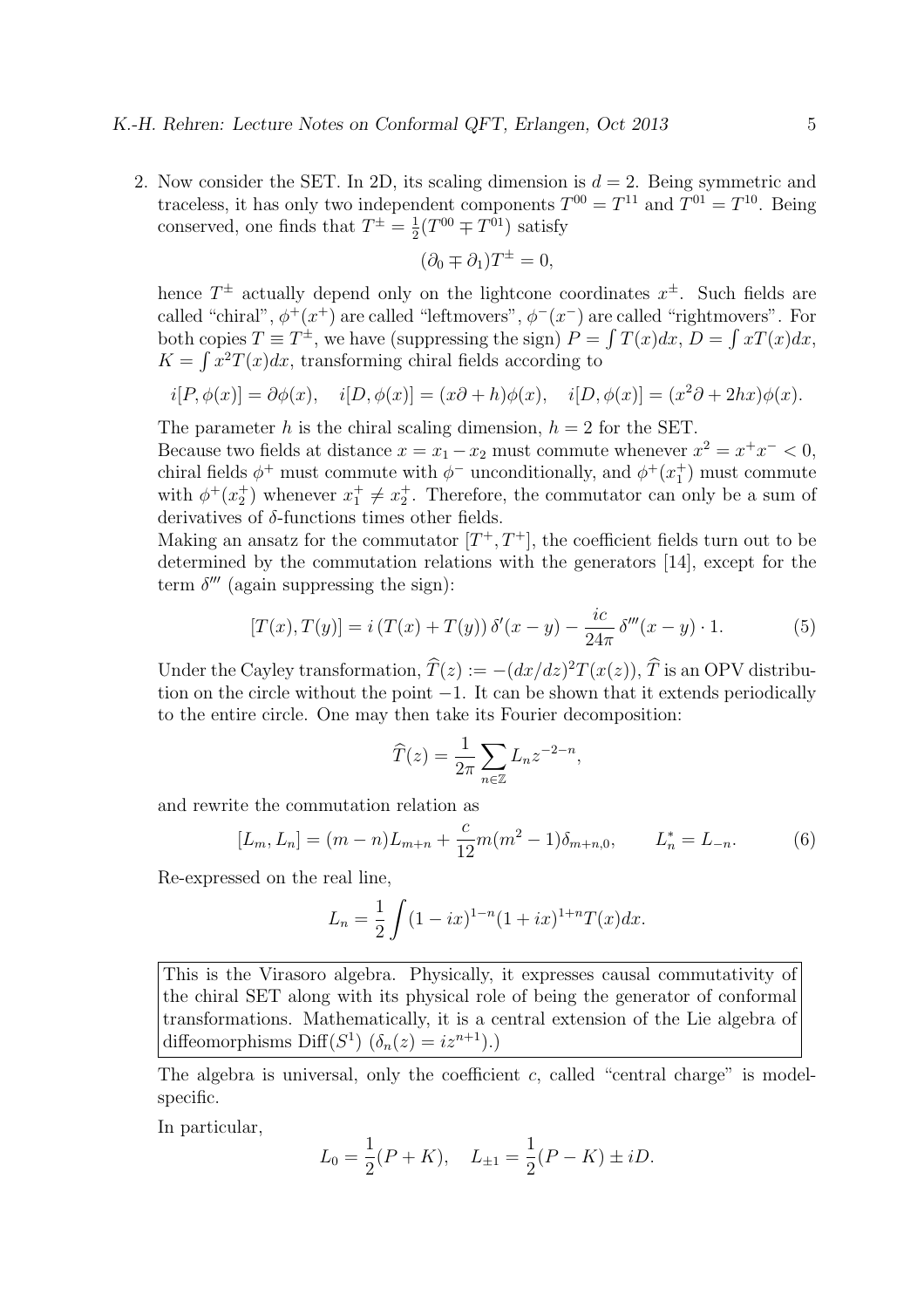$L_0$  is the generator of the rotations of the circle,  $z \mapsto e^{i\alpha}z$ . Positivity of P, and hence of K, implies positivity of  $L_0$ . In fact, both are equivalent because  $L_0$  is inner conjugate (by the dilations) to  $\frac{1}{2}(e^t P + e^{-t} K)$  for any t.

3. A chiral CFT is a QFT with chiral fields = OPV distributions on the real line, with chiral quasiprimary fields satisfying causal commutativity at different points and transforming under Möbius transformations as displayed above, among them the SET  $T(x)$  with  $h = 2$  as a density for the Möbius generators P, D, K. The transformation law can be equivalently written as

$$
i[L_m, \phi(x)] = D_m^h \phi(x) \equiv \frac{1}{2} \left( \frac{1+ix}{1-ix} \right)^m \cdot \left( (1+x^2)\partial + (x+im)h \right) \phi(x) \tag{7}
$$

for  $m = 0, \pm 1$ . A field satisfying the same commutation relations for all  $m \in \mathbb{Z}$ , is called primary field. Equivalently, a primary field satisfies

$$
i[T(f), \phi(x)] = f(x)\,\phi'(x) + h\,f'(x)\,\phi(x) \tag{8}
$$

(whereas for quasiprimary fields there may be further terms involving fields of lower dimension.) (8) integrates to the adjoint action of  $U(\gamma) = e^{iT(f)}$  on primary fields:

$$
U(\gamma)\phi(x)U(\gamma)^* = \left(\frac{d\gamma(x)}{dx}\right)^h \cdot \phi(\gamma(x)),
$$

where  $\gamma = \gamma_1$  is obtained from f by integrating  $\partial_t \gamma_t(x) = f(\gamma_t(x))$ ,  $\gamma_0(x) = x$  to a one-parameter group of diffeomorphisms  $\gamma_t$ . The map  $\gamma \mapsto U(\gamma)$  is then a projective unitary repn of  $\text{Diff}(S^1)$ .

Notice that because of the central charge, the SET is quasiprimary but NOT primary; in fact, the central term  $-\frac{ic}{24i}$  $\frac{ic}{24\pi}f'''(x)$  in the infinitesimal transformation law  $($  = commutator  $i[T(f), T(x)]$  integrates to

$$
U(\gamma)T(x)U(\gamma)^* = \left(\frac{d\gamma(x)}{dx}\right)^2 \cdot T(\gamma(x)) - \frac{c}{24\pi} \cdot \frac{D\gamma}{Dx} \cdot 1,
$$

where  $\frac{D\gamma}{Dx} = \frac{\gamma'''}{\gamma'}$  $\frac{\gamma^{\prime\prime\prime}}{\gamma^{\prime}}-\frac{3}{2}$  $\frac{3}{2}(\frac{\gamma''}{\gamma'}$  $(\frac{\gamma''}{\gamma'})^2$  is the Schwarz derivative.

Necessarily,  $h \in \mathbb{N}$  for chiral fields, and the Cayley transformed fields again extend to the circle and may be described in terms of their Fourier components. The commutation relations then become

$$
[L_m, \phi_n] = ((h-1)m - n)\phi_{m+n}
$$

 $(m = 0, \pm 1$  for quasiprimary fields, all m for primary fields).

A vacuum representation is a representation of the field algebra with a vector  $\Omega$ invariant under the Möbius group:  $L_m\Omega = 0$  for  $m = 0, \pm 1$ . This implies  $L_m\Omega = 0$ for  $m > 0$  because otherwise it is an eigenvector of  $L_0$  with eigenvalue  $-m$ , whereas  $L_0$  is a positive operator. Notice that the central term in the Virasoro algebra excludes the existence of a diffeomorphism invariant vector.

4. A 2D CFT is a QFT on 2D Minkowski spacetime = Cartesian product of two chiral axes R, with fields  $\phi(t,x) = \phi(x^+,x^-)$  transforming covariantly wrt both chiral Möbius groups, with two chiral scaling dimensions  $(h_+, h_-)$  such that  $d = h_+ + h_$ is the scaling dimension, and  $s = h_{+} - h_{-}$  is the Lorentz spin (more precisely: the helicity). The fields must commute among each other if  $x^+x^- < 0$  for  $x = x_1 - x_2$ .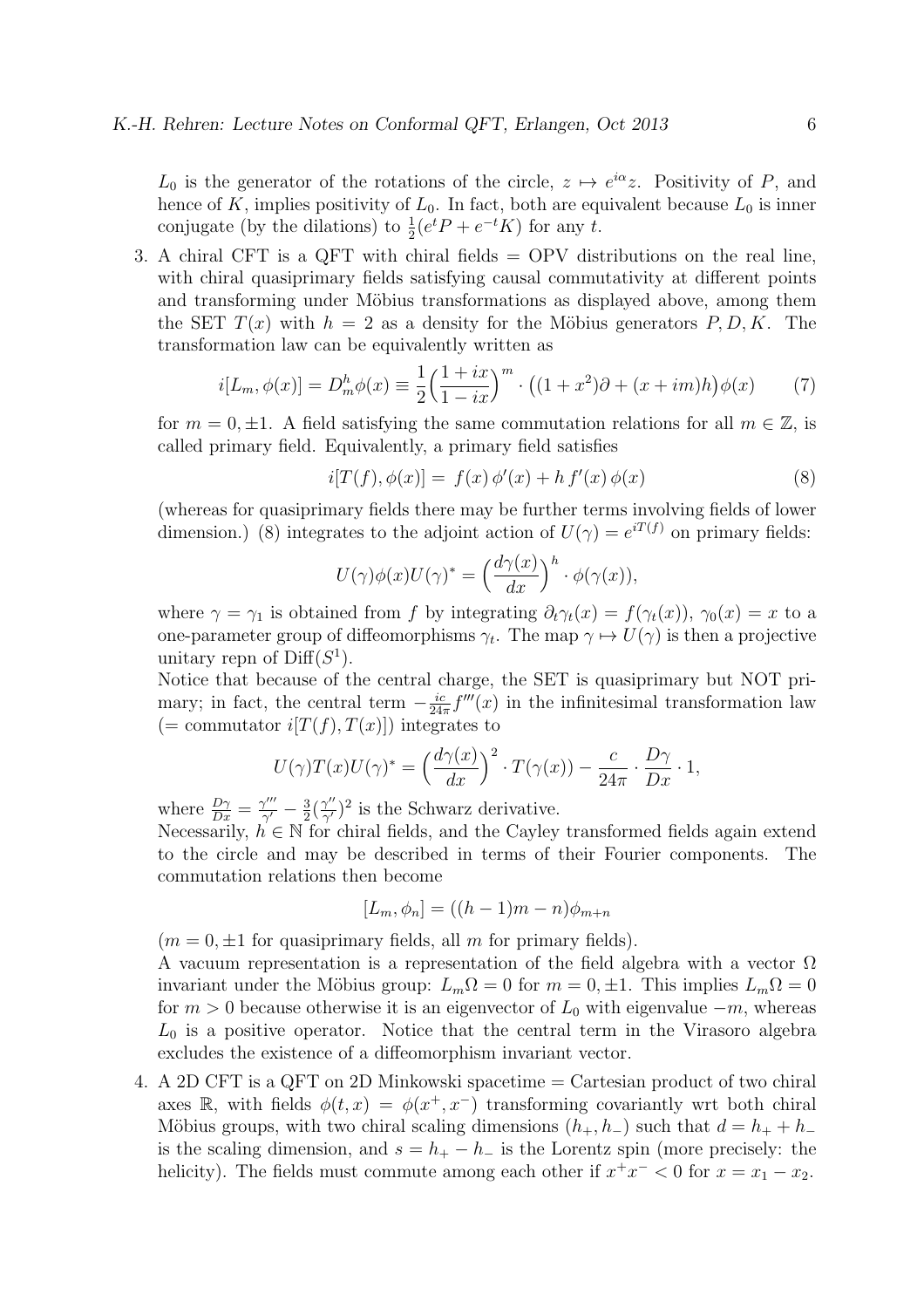### 3 The quantization of  $c$  and  $h$

The two-point functions of 2D conformal fields are

$$
\sim \left(\frac{-i}{x_+ - y_+ - i\varepsilon}\right)^{2h_+} \cdot \left(\frac{-i}{x_- - y_- - i\varepsilon}\right)^{2h_-}
$$

where " $-i\varepsilon$ " stands for the distributional definition as the boundary limit from  $Im(y)$  $Im(x)$ . Under the Cayley transform, this becomes

$$
\sim \frac{1}{(z_+ - w_+)^{2h_+}} \frac{1}{(z_+ - w_+)^{2h_-}},
$$

where the branch cut is defined by "radial ordering" as the distributional limit taken from  $|w| < |z|$ . Such fields will therefore in general NOT extend periodically to  $S^1 \times S^1$ , but only to a covering space.

Causal commutativity requires that  $h_+ - h_- \in \mathbb{N}$  (so that the complex phases from the branch cuts cancel at spacelike distance). Therefore, the relevant covering space may be viewed as  $S^1 \times \mathbb{R}$ , where  $\mathbb R$  is the time direction.

The adjoint action of  $L_n^{\pm}$  on a primary field, expressing its diffeo covariance, is as in (7)

$$
[L_m^+, \phi(x_+, \cdot)] = D_m^{h_+} \phi(x_+, \cdot), \quad [L_m^-, \phi(\cdot, x_-)] = D_m^{h_-} \phi(\cdot, x_-). \tag{9}
$$

Let us look at the vector-valued distribution (wrt  $y_+$ )  $\phi(y_+,\cdot)\Omega$ . It is the boundary value of a function of  $y_+$  in the upper half-plane. (This follows from positivity of the energy:  $P_+ > 0$  implies that  $e^{iy_+P_+}$  is bounded for  $Im(y_+)$ .) In particular,  $\phi(y_+ = i, \cdot) \Omega$ is a vector  $|h\rangle$  in the Hilbert space. From the commutation relations with the Virasoro algebra, it follows that  $L_0|h\rangle = h|h\rangle$  and  $L_n|h\rangle = 0$  for all  $n > 0$ , ie  $|h\rangle$  is a ground state for the conformal Hamiltonian  $L_0$ .

This provides a "simple" classification scheme [7] for the possible values of  $h$  and  $c$ . Namely, by applying arbitrary products of  $L_n$  and using the Virasoro commutators, one can write every resulting vector as a linear combination of vectors  $L_{-k_s} \cdots L_{-k_1} |h\rangle$  with  $k_s \geq \cdots \geq k_1 > 0$ . The linear span of these symbols is called a Verma module (carrying a representation of the Virasoro algebra), but the corresponding vectors in the QFT Hilbert space need not be linearly independent. Imposing also the reality condition  $L_{-k}^* = L_k$ , the inner product of any two vectors in the Verma module can be computed recursively as a polynomial in h and c. Example:  $||L_{-k}|h\rangle||^2 = \langle h|[L_k, L_{-k}]|h\rangle = (2kh + \frac{k(k^2-1)}{12}c) \cdot \langle h|h\rangle$ .

This inner product on the Verma module is obviously not positive definite in general. One directly sees from the example (taking  $k = 1$  and  $k \to \infty$ ) that both h and c must be nonnegative. The systematic evaluation of positive-definiteness, giving a classification of the admissible values of h and c [7] yields the following result. If  $c < 0$ , the inner product is indefinite. If  $c = 0$ , the only possible value is  $h = 0$ , and all vectors except  $|h\rangle = \Omega$  are null vectors. If  $c > 1$ , the inner product is positive-definite for all values of h. If  $c = 1$ , it is semi-definite for quantized values  $h \in \frac{1}{2}$  $\frac{1}{2}\mathbb{Z}^2$ , and positive-definite for all other h. Finally, for  $0 < c < 1$ , it is semi-definite only if

$$
c = 1 - \frac{6}{(n+2)(n+3)},
$$
  $(n \in \mathbb{N}),$ 

Session 2.1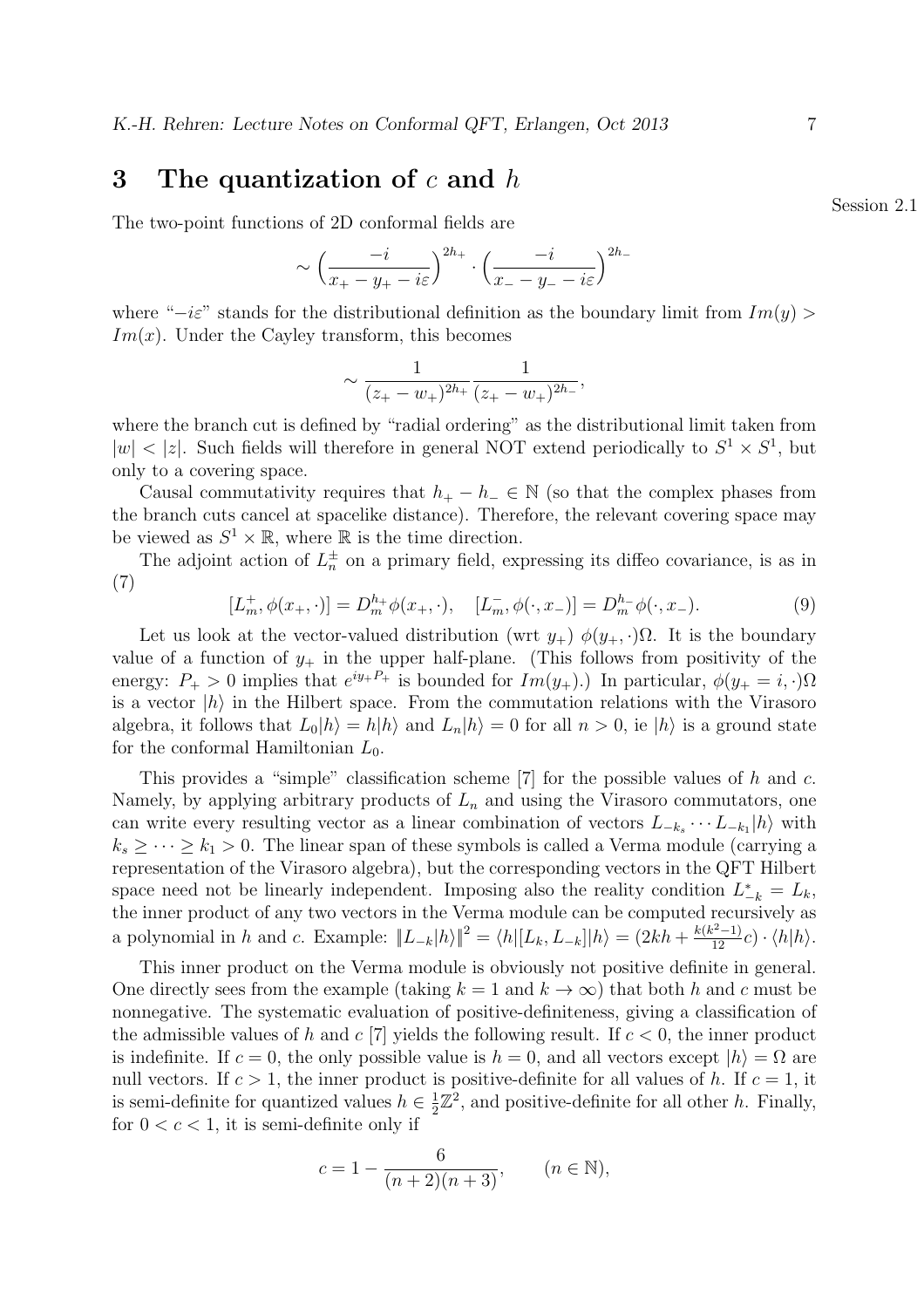and if

$$
h = h_{pq} = \frac{[(n+3)p - (n+2)q]^2 - 1}{4(n+2)(n+3)}, \qquad (p = 1, \dots n+1, q = 1 \dots n+2).
$$

For all other values it is indefinite.

This is a remarkable result. It is a classification of possible QFTs "from nothing" except symmetry requirements. Neither can the central charge assume every positive value, nor can primary bulk fields have arbitrary scaling dimensions. Moreover, for  $c < 1$ , there are necessarily null vectors in the Verma module.

The presence of null vectors has important consequences [1]: If  $P(L_{-k})|h\rangle$  is a null vector in the Verma module  $(P \text{ some polynomial})$ , then

$$
P(L_{-k})|h\rangle = 0
$$

in the physical Hilbert space. Inserting this into any correlation function,

$$
(\phi(y_+ = i, \cdot)\Omega, P(L_{-k})^*\phi_1\cdots\phi_n\Omega) = 0.
$$

But  $P(L_{-k})^*$  is a polynomial in  $L_{+k}$ , and  $L_{+k}\Omega = 0$ . So by using the commutation relations (9), one obtains a partial differential equation (of the Fuchsian type) for the correlation function. The solutions to these PDEs are called "conformal blocks", = certain hypergeometric functions or generalizations thereof, exhibiting branch cuts. The correlation functions are therefore products of leftmoving and rightmoving conformal blocks:

$$
\sim \sum_{A_+A_-} C_{A_+A_-} B_{A_+}(\{x_+\}) B_{A_-}(\{x_-\}).
$$

The conformal blocks  $B_{A-}(\lbrace x_{-} \rbrace)$  exhibit power-like singularities at coinciding points, reflecting the singular nature of quantum fields in general. The regular multipliers of the singular powers are again conformal blocks for a field occurring in the operator product expansion (OPE)

$$
\phi_1(x)\phi_2(y) \sim \sum_{\lambda^+, \lambda^-} (x^+ - y^+)^{\lambda^+} (x^- - y^-)^{\lambda^-} \cdot \phi_\lambda(y) \tag{10}
$$

which in general can be proven to exist in a certain technical sense. The primary fields appearing in the OPE of two primary fields define the "fusion rules". The line of argument shows that the knowledge of the null vectors fixes the fusion rules, although the computation will be difficult.

The branch cut structure of the conformal blocks allows to compute commutators: in order to exchange the position of two fields in a correlation function, one must analytically continue the conformal blocks to the swapped configuration point, where the path of the continuation depends on the sign of the difference variable. Under this kind of analytic continuation, one solution of the PDE goes into another solution, ie, the space of conformal blocks exhibits "braiding" transformations:

$$
B_A(\ldots x_k, x_{k+1} \ldots) = \sum_B R_{AB}(\pm) B_B(\ldots x_{k+1}, x_k \ldots),
$$

where  $\pm =$  sign  $(x_{k+1} - x_k)$ .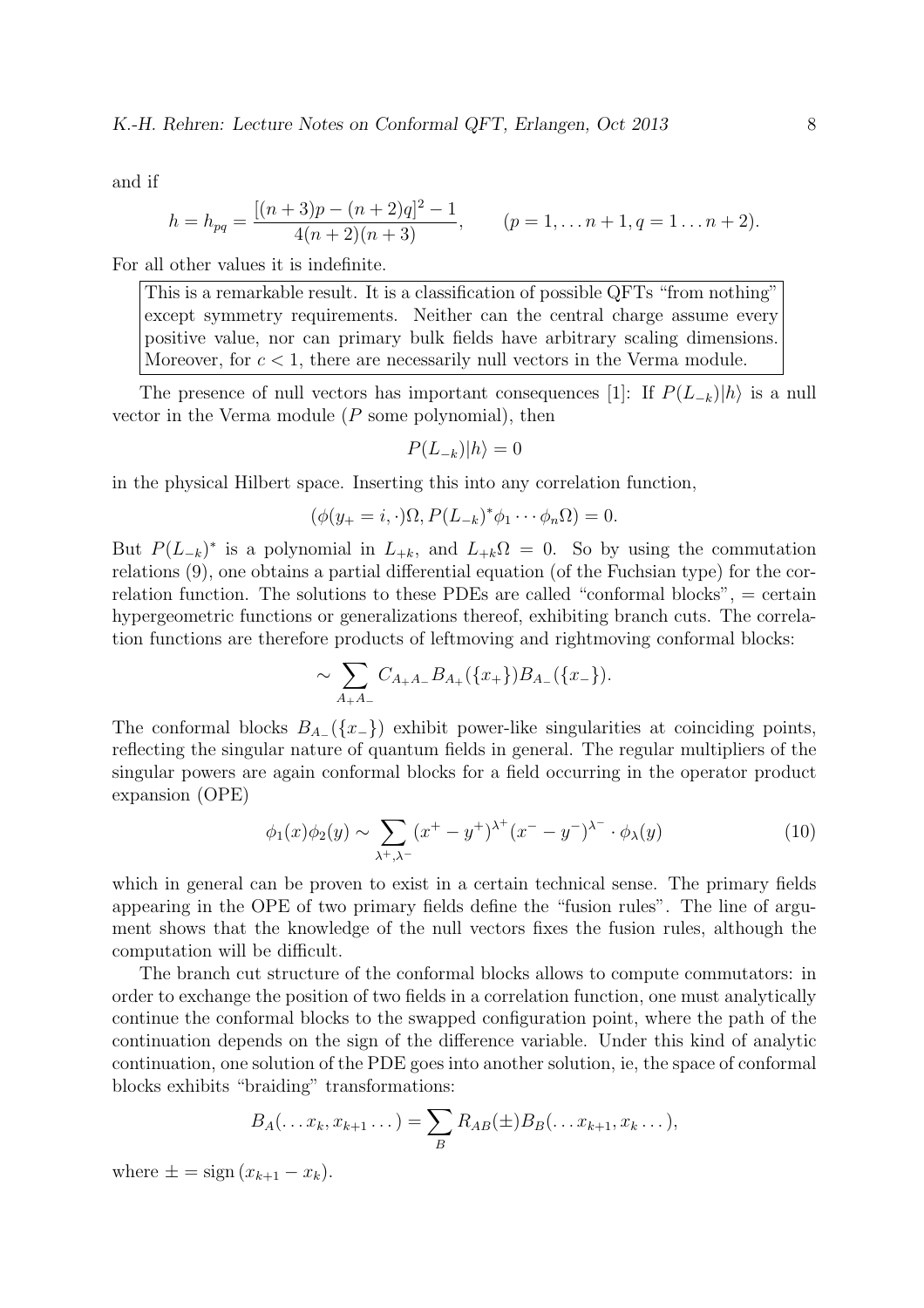Exercise  $(c=\frac{1}{2})$  $\frac{1}{2}$ ,  $h = h_{1,2} = \frac{1}{16}$ : The four-point conformal blocks are  $f_{\pm} = \prod_{i < j} x_{ij}^{-\frac{1}{8}}$ .  $\sqrt{\sqrt{x_{13}x_{24}} \pm \sqrt{x_{14}x_{23}}}$ , where  $x_{ij} = x_i - x_j - i\varepsilon$ . Study the leading singular powers as  $x_{12} \rightarrow 0$  or  $x_{23} \rightarrow 0$ , and the braiding as  $x_1 \leftrightarrow x_2$  (giving a complex phase) or  $x_2 \leftrightarrow x_3$ (giving a braiding matrix; tricky! [16]).

The distance of two points  $x, y \in \mathbb{R}^2$  is spacelike iff  $(x-y)^+$  and  $(x-y)^-$  have opposite signs. Therefore, in order to have causal commutativity at spacelike distance, one must have

$$
\sum_{A_+,A_-} R_{A_+B_+}(\pm) R_{A_-B_-}(\mp) C_{A_+A_-} \stackrel{!}{=} C_{B_+B_-}.
$$

This condition also puts constraints on the (a priory unknown) pairing coefficients C.

Chosing a solution, amounts to specifying a model. There exist "trivial solutions", namely essentially  $C = 1$ , exploiting unitarity of the R matrix in a suitable basis, but the classification of nontrivial solutions does not look very simple from this perspective. I will come back to fusion and braiding later in a more appropriate framework.

#### 4 Euclidean CFT

Correlation functions are boundary values of analytic functions in a certain cone in complex spacetime. The precise situation is very involved, eg, trying to analytically continue the fields themselves by "complex translations"

$$
\phi(z_+, z_-) := e^{i(z_+P_+ + iz_-P_-)}\phi(0, 0)e^{-i(z_+P_+ + iz_-P_-)}
$$

makes sense only if  $Im(z) > 0$  (so that the left operator is bounded by 1) and on vectors of positive energy (so that the right vector is bounded by some exponential of the energy).

Yet, it makes sense to study the analytically continued correlation functions. Of particular interest are the points of purely imaginary time, where the Lorentzian metric becomes the Euclidean metric. With  $z_+ = t + x = iy + x$  and  $z_- = t - x = iy - x$ , these are the point where  $z_+$  and  $-z_-$  are each others' conjugates, one calls them z and  $\bar{z}$ . At the Euclidean points, left (right) chiral fields turn into (anti) holomorphic fields. (In 2D, "imaginary space" is equivalent to "imaginary time" up to some changes of sign, but not so in 4D.)

Euclidean field theory has its own place in physics. It arises in Statistical Mechanics, eg as the continuum limit of lattice models at a critical point (where the physical length given by the decay of correlations diverges relative to the lattice unit). Indeed, in these situations, the Hilbert space axiom of relativistic QFT is inappropriate, also the notion of adjoint operators looses its meaning, because it would relate fields at complex points to fields at their complex conjugate points. Instead, the statistical correlation functions possess another positivity property coming from the classical statistical measure in the critical limit, which is much easier to satisfy as the QFT Hilbert space positivity. Therefore, the Euclidean setting is much more flexible, and the previous classification restrictios do not apply. There exist models with negative  $c$ , and logarithmic quantum field theories which exhibit logarithmic correlation functions (whereas in QFT, all singularities are of power type).

Session 2.2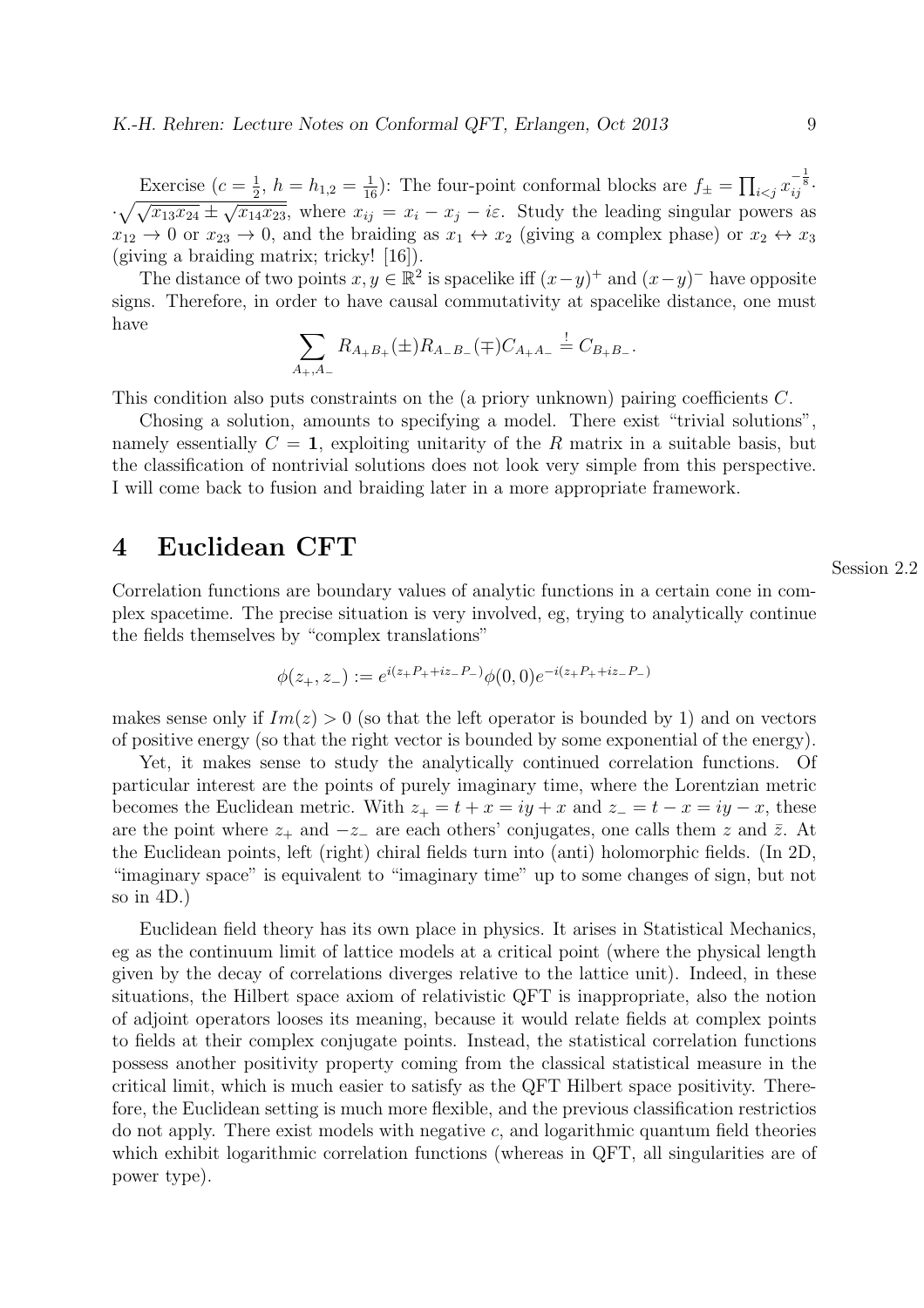Also the causality axiom no longer makes sense in Euclidean CFT. It is replaced by a condition of single-valuedness of correlation functions viewed as functions of z and  $\bar{z}$ , eg,  $z^{-h_+} \overline{z}^{-h_-}$  is single-valued only if  $h_+ - h_- \in \mathbb{Z}$ . This gives the same restriction on the "spin" as in relativistic QFT, whereas the restriction on the dimension  $h_+ + h_-$  is relaxed.

An ECFT model is often defined by a specification of the OPE of its holomorphic fields, ie, the asymptotic short-distance behavior of the form<sup>3</sup>

$$
\phi_A(z)\phi_B(w) = \sum_{n \in \mathbb{Z}} (z - w)^n \cdot \phi_n(w).
$$

One has  $h_A + h_B = h_n - n$ , hence  $n \in \mathbb{Z}$  is bounded from below and fixes the dimensions of the fields  $\phi_n$  in the expansion. The presence of negative n reflects the short-distance singularities of correlation functions. The individual contributions  $\phi_n$  can be extracted from the series by suitable countour integrations, making use of Cauchy's theorem.

From the singular part, one can recover the commutator by taking the "radial-ordered" difference: in the limit  $r \nearrow 1$ , eg,

$$
\frac{1}{z-rw} - \frac{1}{rz-w} = \frac{1}{z} \sum_{n\geq 0} (r\frac{w}{z})^n + \frac{1}{w} \sum_{n\geq 0} (r\frac{z}{w})^n \to \frac{1}{z} \sum_{n\in\mathbb{Z}} (\frac{z}{w})^n = \frac{2\pi}{z} \cdot \delta_{2\pi}(\arg z - \arg w).
$$

Going back to the expansion formula, let V be the linear span of all symbols  $\phi(0), \phi$ a conformal field (including derivatives of quasiprimary fields). Putting  $w = 0$ , one may read the left action of  $\phi_A(z)$  on V

$$
\phi_A(z)\phi_B(0) = \sum_{n\geq -n_0} z^n \cdot \phi_n(0),
$$

as a Laurent polynomial in linear maps  $Y_n^A: V \to V, \phi_B \mapsto \phi_n$  on the field space. With  $Y(A, z) = \sum z^n Y_n^A$ , the associativity of the operator product reads

$$
Y(A, z)Y(B, w) = Y(Y(A, z - w)B).
$$
\n(11)

In this form, the OPE is one of the axioms of a vertex operator algebra  $(VOA)$  [2, 11], supplemented with further axioms concerning the grading of  $V$  by the scaling dimensions, translation covariance via an operator  $T : V \to V$ ,  $\phi \mapsto \partial \phi$ , causal commutativity, and the presence of the SET as a distinguished element of V .

ECFT on  $\mathbb{C} = \mathbb{R} + i\mathbb{R}$  lends itself to a generalization to Riemannian surfaces. Since correlation functions are singular at coinciding points, they are functions in either variable on a punctured surface, where the punctures are the positions of the other fields. Correlation functions are (in classes of models) still products of holomorphic and antiholomorphic conformal blocks, and one may axiomatize CFT by properties of the latter. In the extreme case, one rather axiomatizes not the conformal blocks themselves, but rather the abstract vector spaces they span, depending on the moduli of the Riemannian surface and the quantum numbers of the fields "inserted" at the punctures. When two surfaces are glued along some boundary, these spaces must satisfy some consistency conditions. Axiomatizing these conditions, amounts to define "QFT as a functor from cobordisms into vector spaces" [17], cf Schweigert's lectures.

 $3$ The OPE of chiral fields in QFT has exactly the same form, but the meaning is different. Here,  $z$  is the analytically continued variable in  $\mathbb{C}$ , there, z is the Cayley transformed variable in  $S^1$ . The reason for this "form invariance" is that the Cayley transform is in fact a complex Möbius transformation.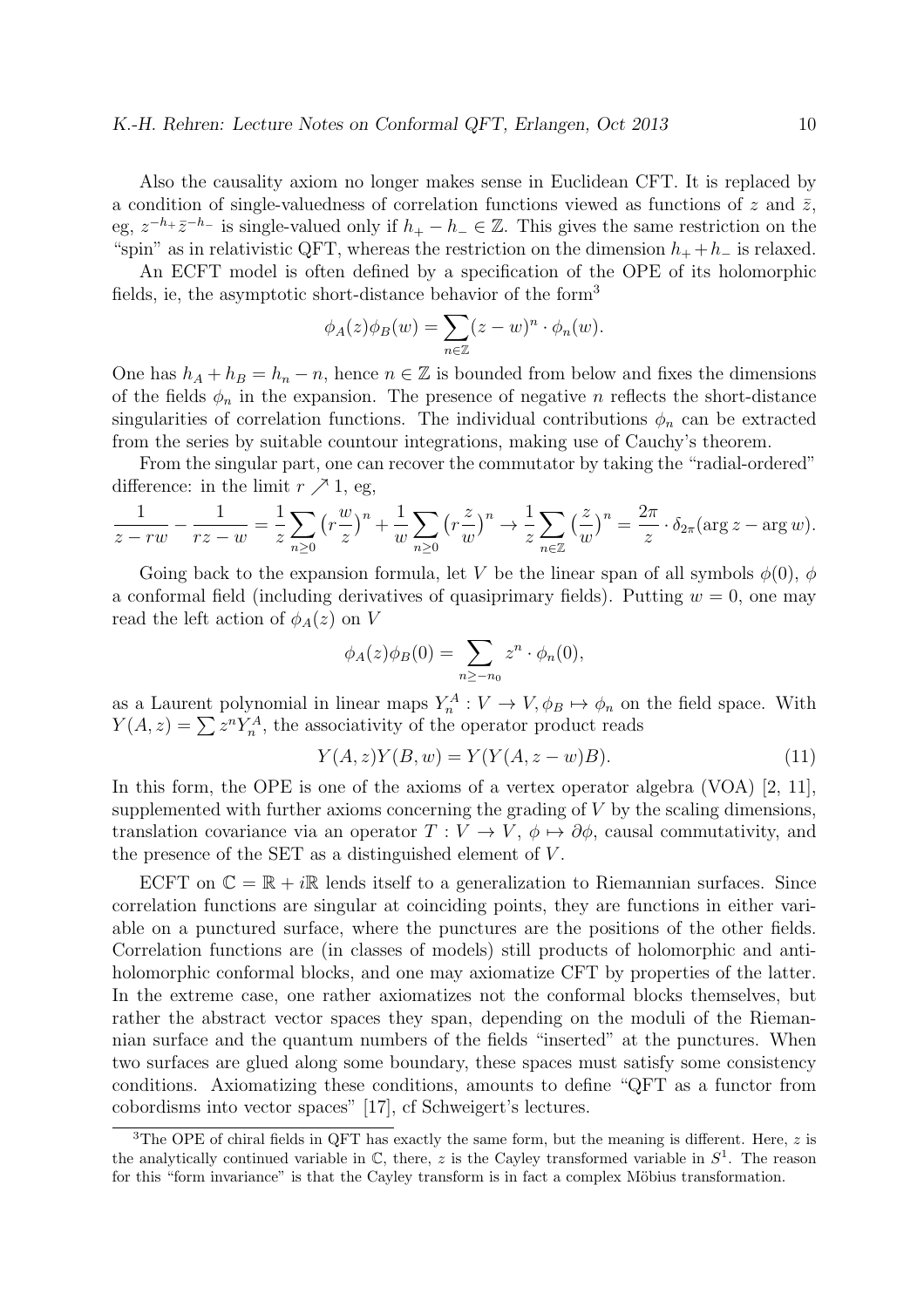### 5 Chiral models

Chiral CFT models exist in abundance. Apart from the SET, one may have (primary) currents of dimension 1. In physics, "current" stands for the density of some "charge". The simplest ("canonical") commutation relation (CCR) are given by the Heisenberg algebra

$$
[j(x), j(y)] = \frac{i}{2\pi} \delta'(x - y) \qquad \Leftrightarrow \qquad [j(f), j(g)] = i\sigma(f, g)
$$

with the symplectic form on  $\mathcal{S}(\mathbb{R})$ 

$$
\sigma(f,g) = \frac{1}{4\pi} \int (fg' - f'g). \tag{12}
$$

In Weyl form  $W(f) = e^{ij(f)}$  for real f, the CCR read

$$
W(f)W(g) = e^{-\frac{i}{2}\sigma(f,g)} \cdot W(f+g), \qquad W(f) \text{ unitary},
$$

defining the  $C^*$  algebra  $CCR(\sigma)$ .

The non-abelian version is given by

$$
[J^{a}(x), J^{b}(y)] = i f_{c}^{ab} J^{c}(x) \delta(x - y) + i \frac{\kappa}{2\pi} \cdot h^{ab} \delta'(x - y), \qquad (13)
$$

where  $f_c^{ab}$  are the structure constants of some Lie algebra  $\mathfrak{g}$ , and  $h^{ab} = \text{Tr} (\text{ad}_{X^a} \text{ad}_{X^b}) =$  $-f_d^{ac}f_c^{bd}$  the Cartan-Killing metric.  $\kappa$  is an (at this point undetermined) parameter. Rewritten in terms of the Fourier modes

$$
\widehat{J}^a(z) = i \frac{dx}{dz} \cdot J^a(x(z)) = \frac{1}{2\pi} \sum_{n \in \mathbb{Z}} J_n^a z^{-n-1},
$$

the algebra turns into the Kac-Moody algebra  $\widehat{\mathfrak{g}}$ 

$$
[J_m^a, J_n^b] = f_c^{ab} J_{m+n} + h^{ab} \cdot m \delta_{m+n,0} \cdot \kappa, \qquad J_n^{a*} = J_{-n}^a, \qquad [\kappa, J_n^a] = 0. \tag{14}
$$

In an irreducible representation, the central generator  $\kappa$  is a multiple of 1. This algebra, in turn, can be regarded as the infinitesimal version of a unitary projective representation of the loop group

$$
LG = \{g : S^1 \to G \text{ smooth}\}, \qquad U(g)U(h) = e^{ic(g,h)}U(g \cdot h).
$$

The cocycles  $c(g, h)$  of the loop group can be classified: it turns out to be unique for semisimple Lie groups up to a factor. In the infinitesimal version, it is responsible for the central term, with  $\kappa$  the undetermined factor.

We ask again, whether these commutation relations can be realized on a Hilbert space. By the primary field commutation relations,

$$
[L_m, J_n^a] = -n J_{m+n}^a,
$$

the positive Fourier modes act like lowering operators for the conformal energy  $L_0$ , hence there must be ground states  $J_n^a|\lambda\rangle = 0$   $(n > 0)$ . Because the zero modes commute

Session 3.1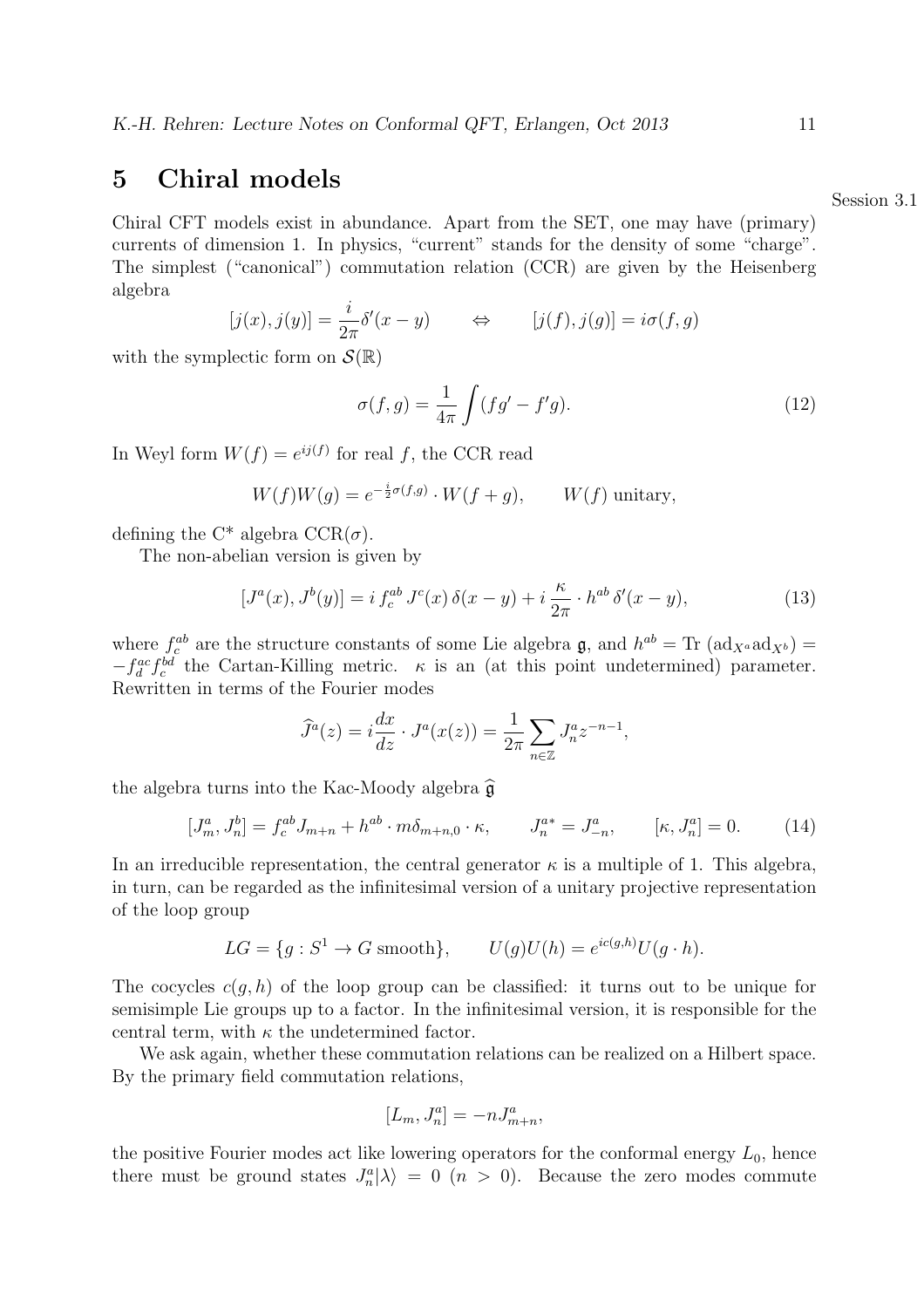with  $L_0$ , the ground states carry a unitary representation  $\pi$  of the Lie algebra g of G. Unless one admits infinite degeneracy of energy eigenstates, these representations must be finite-dimensional, thus  $G$  should be a compact group.<sup>4</sup>

Now, one may proceed as in the Virasoro case: the vectors  $J_{-k}^{a_s}$  $\frac{a_s}{-k_s}\cdots J^{a_1}_{-k_s}$  $\binom{a_1}{-k_1}$   $\lambda_i$  span a Verma module, whose inner product can be computed by the commutation relations and the reality condition. Its positivity depends only on  $\kappa$  and the representation  $\pi$  of g on the ground states. It turns out [12] that  $\kappa$  is quantized: if  $\theta$  denotes the highest root of  $\mathfrak{g}, \text{ then } \kappa = k \cdot \frac{1}{2}$  $\frac{1}{2}(\theta, \theta)$  where k (called the level) is a positive integer; and for every value of the level k, only finitely many representations  $\pi$  are admitted, namely those whose highest weight  $\lambda$  satisfies the bound  $(\lambda, \theta) \leq \kappa$ . Eg, for  $SU(2)$ , the spin is limited to be  $j \leq \frac{k}{2}$  $\frac{k}{2}$ . Again, the inner product is only semi-definite, and the corresponding null vectors give rise to PDEs for the correlation functions among primary fields, on which the current algebra acts like infinitesimal gauge transformations:

$$
i[J^{a}(x), \phi_{A}(y, \cdot)] = \pi(X^{a})_{BA}\phi_{B}(y)\delta(x - y).
$$

The nontrivial task is to construct these algebras by operators on a Hilbert space. There exist several methods:

"Field theoretic constructions"

- F.0 Construction of the action on the Verma module and quotient by the null space. Bad control over the resummation of the Fourier modes to define the local fields.
- F.1 The abelian case (CCR) can be directly constructed on a symmetric Fock space with creation and annihilation operators  $a(k)^* = a(-k)$  for  $k \in \mathbb{R}$ ,  $[a(k), a(k')^*] =$  $k \, \delta(k-k')$ :

$$
j(x) = \frac{1}{2\pi} \int_{\mathbb{R}} dk \, a(k) e^{-ikx} = j^*(x),
$$

The ground state  $(a(k)\Omega = 0$  for  $k > 0$ ) gives rise to the 2-point function

$$
(\Omega, j(x)j(y)\Omega) = \frac{1}{4\pi^2} \int_{\mathbb{R}^+} k \, dk \, e^{-i(x-y)} = \frac{1}{4\pi^2} \left(\frac{-i}{x-y-i\varepsilon}\right)^2.
$$

The SET of the current is given by

$$
T(x) = \frac{1}{4\pi} : j(x)^2: \qquad (c = 1).
$$
 (15)

F.2 Kac-Frenkel construction [6] = embedding of nonabelian current algebras into an extension of a free Bose field theory (CCR). Example:  $SU(2)$ .

Let the abelian current be given by its Fourier modes satisfying  $[j_m, j_n] = n\delta_{n+m,0}$ . Extend  $q = j_0$  to a pair of "quantum mechanical" zero modes  $[q, p] = i$ , and define

$$
J^{\pm}(z) = \exp\left(\mp\sqrt{2}\sum_{n<0}\frac{j_n}{n}z^{-n}\right)\cdot\exp\left(\pm\sqrt{2}(q+ip\log z)\right)\cdot\exp\left(\mp\sqrt{2}\sum_{n>0}\frac{j_n}{n}z^{-n}\right).
$$

<sup>&</sup>lt;sup>4</sup>Another argument is that the inner product between vectors  $J_{-1}^a|0\rangle$  is given by the Cartan metric, which therefore must be positive-definite.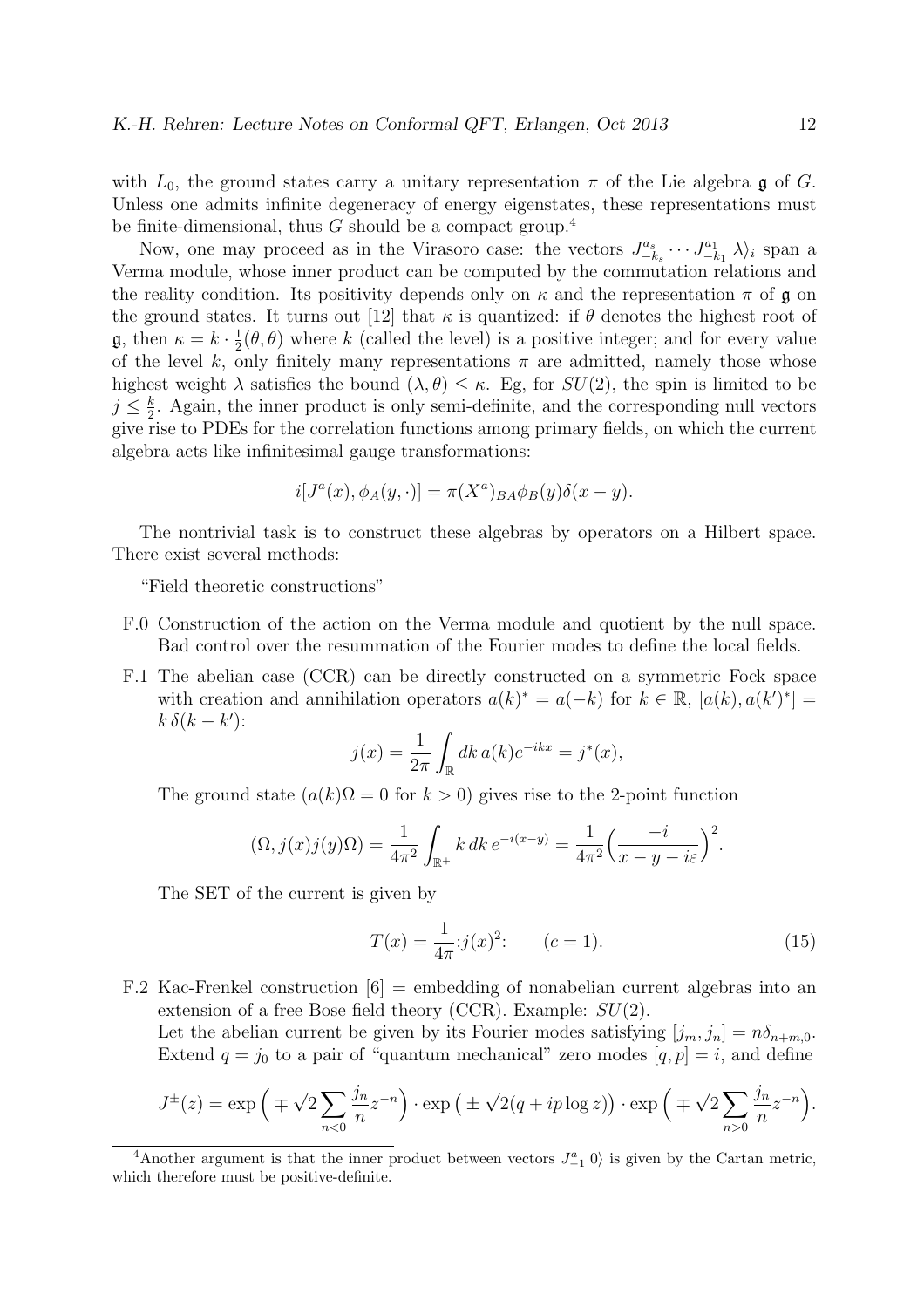Formally, this can also be written in  $x$ -space as

$$
J^{\pm}(x) = \exp \pm \sqrt{2} i \int_{-\infty}^{x} j(u) du;
$$

where  $\cdots$ : stands for the necessary regularization of the highly singular (because of the sharp cutoff) expression.

Then  $J^3 = j/\sqrt{2}$  and  $J^{\pm} = J^1 \pm iJ^2$  satisfy the su(2) current algebra at level  $k = 4\kappa = 1.$ 

For other Lie algebras g, one starts from a multi-component current with test functions taking values in the Cartan subalgebra, and replaces the coefficient  $\pm\sqrt{2}$  by the root vectors of g.

F.3 Embedding into a free Fermi field theory (CAR). Physicists define a complex free Fermi fields satisfying  $\{\psi^*(x), \psi(y)\} = 2\pi \delta(x - y)$  by creation and annihilation operators,  $a(k)^* = b(-k)$  for  $k \in \mathbb{R}$ ,  $\{a(k), a(k')^*\} = \delta(k - k') = \{b(k), b(k')^*\}$  on the antisymmetric Fock space with a ground state  $a(k)$  $\Omega = b_i(k)$  $\Omega = 0$  if  $k > 0$ :

$$
\psi(x) = \int_{\mathbb{R}} dk \, a(k) e^{-ikx}, \quad \psi^*(x) = \int_{\mathbb{R}} dk \, b(k) e^{-ikx}
$$

This implies the canonical anti-commutator  $\{\psi(x), \psi^*(y)\} = 2\pi \delta(x - y)$  and the 2-point fn

$$
(\Omega, \psi(x)\psi^*(y)\Omega) = (\Omega, \psi^*(x)\psi(y)\Omega) = \int_{\mathbb{R}^+} dk \, e^{-i(x-y)} = \frac{-i}{x-y-i\varepsilon}.
$$

The abelian current and the SET with  $c = 1$  can be embedded by

$$
j(x) = \frac{1}{2\pi} \psi^*(x)\psi(x); \qquad T(x) = \frac{1}{8\pi} \psi^*(x)\psi(x) - \psi^*(x)\partial\psi(x);
$$

where the Wick product is defined by subtraction of the vacuum expectation value. The current is the generator of gauge transformations:

$$
e^{ij(f)}\psi(x)e^{-ij(f)} = e^{-if(x)}\psi(x), \qquad e^{ij(f)}\psi^*(x)e^{-ij(f)} = e^{+if(x)}\psi^*(x)
$$

and the SET generates diffeomorphisms. (A real Fermi field has no current, and gives a SET with  $c=\frac{1}{2}$  $(\frac{1}{2})$ 

The generalizations to N complex Fermi fields is obvious. Let now  $\tau^a$  be a unitary N-dimensional matrix repn of some Lie algebra g. Then

$$
J^{a}(x) = \frac{1}{2\pi} \sum_{ij} \psi_i^*(x) (\tau^a)_{ij} \psi_j(x)
$$

is a representation of the  $\mathfrak g$  current algebra on the Fock space of the free Fermi fields.

F.4 The Sugawara construction. Given a current algebra, the SET is a multiple of  $h_{ab}$ :*j<sup>a</sup>j*<sup>b</sup>:. For  $su(2)_k$ , the central charge turns out to be  $c_k = \frac{3k}{k+2}$  (= 1 for  $k = 1$ ).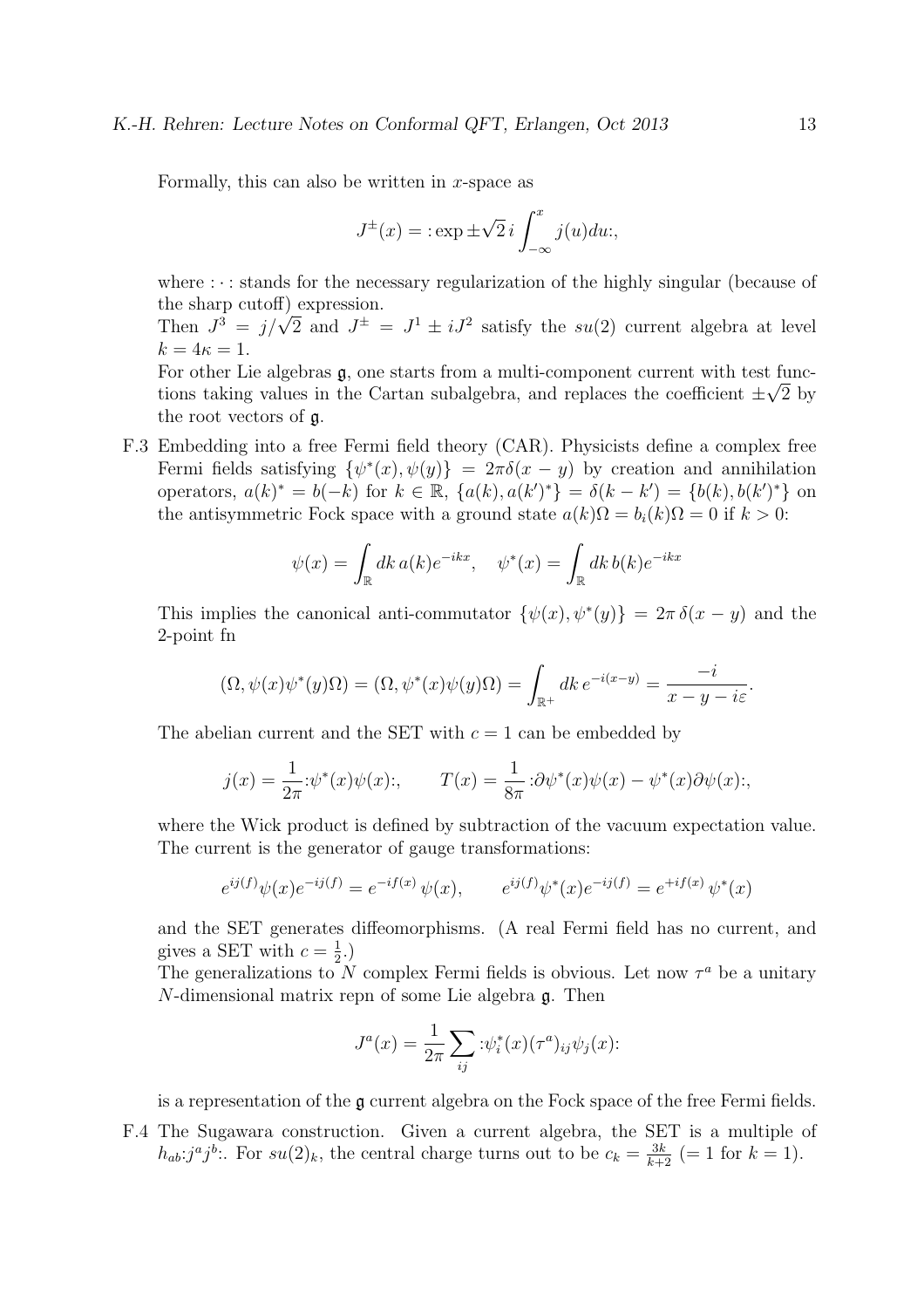"Operator algebraic constructions":

A.1 (Analog of F.1) One fixes a state on the Weyl algebra  $CCR(\sigma)$  (cf (12)):

$$
\omega(W(f)) = e^{-\frac{1}{2}\|f\|_{+}^{2}}, \qquad \|f\|_{+}^{2} = \frac{1}{2\pi} \int_{\mathbb{R}^{+}} k \, dk |\hat{f}(k)|^{2} = \|j(f)\Omega\|^{2},
$$

then the GNS construction gives  $\pi_{\omega}(W(f)) = e^{ij(f)}$ .

A.2 (Generalizes F.2) The symplectic form  $\sigma$  extends (by the same formula (12)) to  $\widetilde{\mathcal{S}}(\mathbb{R}) = \{g : \mathbb{R} \to \mathbb{R} : g' \in \mathcal{S}(\mathbb{R})\},\$  which includes smooth "step functions". Denote by CCR( $\tilde{\sigma}$ ) the associated extended CCR algebra. We call  $q(g) = -\frac{1}{2\pi}$  $\frac{1}{2\pi} \int g' =$ 1  $\frac{1}{2\pi}(g(-\infty) - g(+\infty))$  the "charge" of  $W(g)$ .<sup>5</sup> If  $g'_1$  and  $g'_2$  have support in disjoint intervals, then  $\sigma(g_1, g_2) = \pm q_1 q_2 \cdot \pi$ , where the sign depends on the order of the supports. Thus, one has commutation relations

$$
W(g_1)W(g_2) = e^{\mp q_1 q_2 \cdot \pi} \cdot W(g_2)W(g_1).
$$

Therefore, the subalgebra of operators with charges in an even lattice  $q \cdot \mathbb{Z}$  (ie,  $q^2$  is an even integer) satisfies causal commutation relations. (This algebra can be viewed as a crossed product of  $CCR(\sigma)$  by Z, where the action of  $n \in \mathbb{Z}$  is given by  $\text{Ad}_{W(nq)}$ for any q of charge q. The choice of q is irrelevant because, up to a complex phase,  $W(g_2) \sim W(f)W(g_1)$ , where  $f = g_2 - g_1$  has zero charge.) The vacuum state of  $CCR(\sigma)$  extends to the crossed product algebra by composition with the conditional expectation which projects onto the charge zero operators.

To make contact with F.2, one has to establish, that in the GNS representation of this state, the properly regularized limits of  $W(g)$  as  $g \to \pm g_x(\cdot) = \pm 2\pi \sqrt{2} \theta(x - \cdot)$ exist (as operator-valued distributions) and give the expressions of F.1.

More generally, every even lattice (including the root lattices of semisimple Lie algebras) give rise to some local extension of the current algebra [3].

A.3 (Analog of F.3) Define the CAR C\* algebra by the anti-commutation relations  ${B(f), B(g)} = {(\Gamma f, g)_{\mathcal{H}}}$  over the Hilbert space  $\mathcal{H} = L^2(\mathbb{R}, \mathbb{C}^N \oplus \mathbb{C}^N)$ ,  $\Gamma f =$  $\Gamma(\underline{f}_1, \underline{f}_2) = (\overline{f}_2, \overline{f}_1)$ . Then  $\sqrt{2\pi}B(f) = \sum_i \psi_i(f_1^i) + \sum_i \psi_i^*(f_2^i)$  is the complex free Fermi field (which is bounded after smearing, unlike general quantum fields). Every projection satisfying  $\Gamma P\Gamma = 1 - P$  defines a quasifree state  $\omega_P(B(f)B(g))$  =  $(\Gamma f, P g)_{\mathcal{H}}$ , giving rise to inequivalent GNS representations  $\pi_P$  in general. The Fock representation is obtained from  $P_0$  = projection onto the positive-frequency part of

the Fourier transform.

Now, let u be a unitary operator on  $\mathcal H$  commuting with  $\Gamma$ , then

$$
B(f) \mapsto B(uf)
$$

is an automorphism  $\alpha_u$  of the CAR algebra. The state  $\omega_P \circ \alpha_u$  will be equal to  $\omega_P$ iff  $P$  commutes with  $u$ . More generally, its GNS repn will be unitarily equivalent

<sup>&</sup>lt;sup>5</sup>If  $f \in \mathcal{S}(\mathbb{R})$  is constant = 1 on the support of g, then  $W(tf)W(g)W(tf)^* = e^{itq(g)}W(g)$ , ie,  $W(tf)$ approximates (as  $f \to 1$ ) the unitary 1-parameter group  $e^{itQ}$  with  $Q = \int j(x)dx$  the charge operator.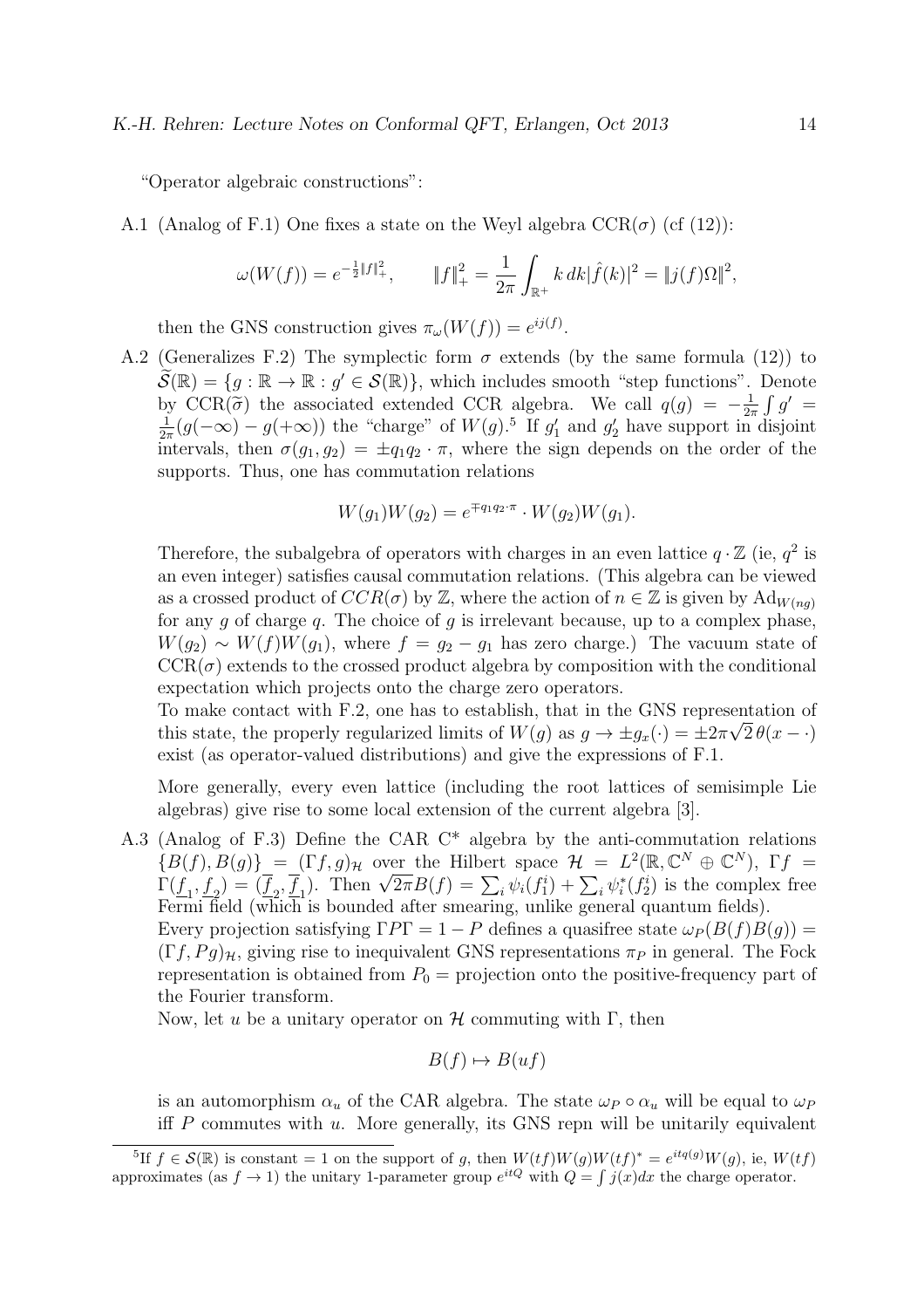to  $\pi_P$  iff  $[P, u]$  (or equivalently  $uPu^* - P$ ) has finite Hilbert-Schmidt norm. In this case,  $\alpha_u$  is implemented by a unitary operator in the GNS representation,

$$
\pi_P(\alpha_u(\cdot)) = U \pi_P(\cdot) U^*.
$$

For  $P = P_0$ , one can verify the Hilbert-Schmidt condition for gauge transformations  $u = g \oplus \overline{g}$ , where  $g : S^1 \to G$  is a smooth G-valued function, ie  $g \in LG$ , acting on  $\mathcal{H} =$  $L^2(\mathbb{R}, \mathbb{C}^N \oplus \mathbb{C}^N)$  by pointwise matrix multiplication in an N-dimensional unitary representation. (For  $G = U(1)$ ,  $g(x) = e^{i\alpha(x)}$ , this amounts to  $\int dx dy \, |e^{i\alpha(x)} - e^{i\alpha(x)}|$  $e^{i\alpha(y)}|^2/(x-y)^2 < \infty$ .) The implementing unitaries  $U(g)$  then form a projective repn of  $LG$ , and the generators of its one-parameter subgroups give a representation of the current algebra on the Fock space of the free Fermi fields [15].

Also the (orientation-preserving) diffeomorphisms act unitarily on H by  $f \mapsto uf =$  $(\gamma')^{\frac{1}{2}} \cdot f \circ \gamma$ , and again  $[P_0, u]$  is Hilbert-Schmidt. The unitaries  $U(\gamma)$  then form a projective repn of  $\text{Diff}(S^1)$ , and the generators of its one-parameter subgroups give a representation of the SET on the Fock space of the free Fermi fields.

A.4 (Analog of F.4) The diffeomorphisms act by automorphisms  $q \mapsto q \circ \gamma$  on the loop group. Every unitary projective representation of LG extends to the semidirect product  $\text{Diff}(S^1) \ltimes LG$  [15]. The generators of one-parameter subgroups of  $\text{Diff}(S^1)$ can be identified with SET field operators  $T(f)$ .

Then there is an arsenal of methods to construct new models from given models. Trivially, one may take tensor products (where central charges and levels just add). One may take fixed point subalgebras under some automorphism group of the field algebra, like the global G-symmetry of the g-current algebra, which preserves the Sugawara SET T, among other fields.

The coset construction consists in taking the subalgebra  $A^{\text{coset}}$  of all fields that commute with a given subalgebra  $A \subset A$ . The SET T of A has the same CR (8) with all fields of A, as the full SET T. Therefore, the difference  $T^{\text{coset}} = T - T$  belongs to the commutant. In particular, it commutes with  $\overline{T}$ . It follows that  $T^{\text{coset}}$  is a SET of its own with central charge  $c^{\text{coset}} = c - \tilde{c}$ . Eg, the SET of two complex Fermi fields has  $c = 2$ , whereas the Sugawara SET for the embedded  $su(2)_{k=1}$  subtheory has  $c = 1$ . Thus, there is a coset SET with  $c = 1$ . Indeed, the coset theory is the "abelian" current algebra corresponding to  $U(1) \subset SU(2)$ , and its SET is the SET (15).

An important class of coset models is the following. If  $\mathfrak{h} \subset \mathfrak{g}$  is a Lie subalgebra, in general the Sugawara SETs  $T_{\mathfrak{h}}$  and  $T_{\mathfrak{g}}$  do not coincide. Then the coset SET has central charge  $c_{\mathfrak{g}} - c_{\mathfrak{h}}$ . By this method, all Virasoro algebras with  $c < 1$  can be obtained via the diagonal embedding of  $su(2)_{k+1}$  into  $su(2)_k \otimes su(2)_1$ :  $c_k + c_1 - c_{k+1} = 1 - \frac{6}{(k+2)(k+3)}$  [8], and all its positive-energy representations (cf Sect. 3) are contained in PERs of  $su(2)_k \otimes su(2)_1$ .

All these models exhibit a rich representation theory, in many cases "rational" (ie, finitely many inequivalent irreducible representations). Quantities of physical interest are: spectral quantum numbers (lowest eigenvalues of  $L_0$  and characters like  $\chi(\beta) = \text{Tr } e^{-\beta L_0}$ , possibly including generators of further symmetries), correlation functions (conformal blocks), fusion rules, subtheories and branching rules (decomposition of representations upon restriction to subtheories), . . .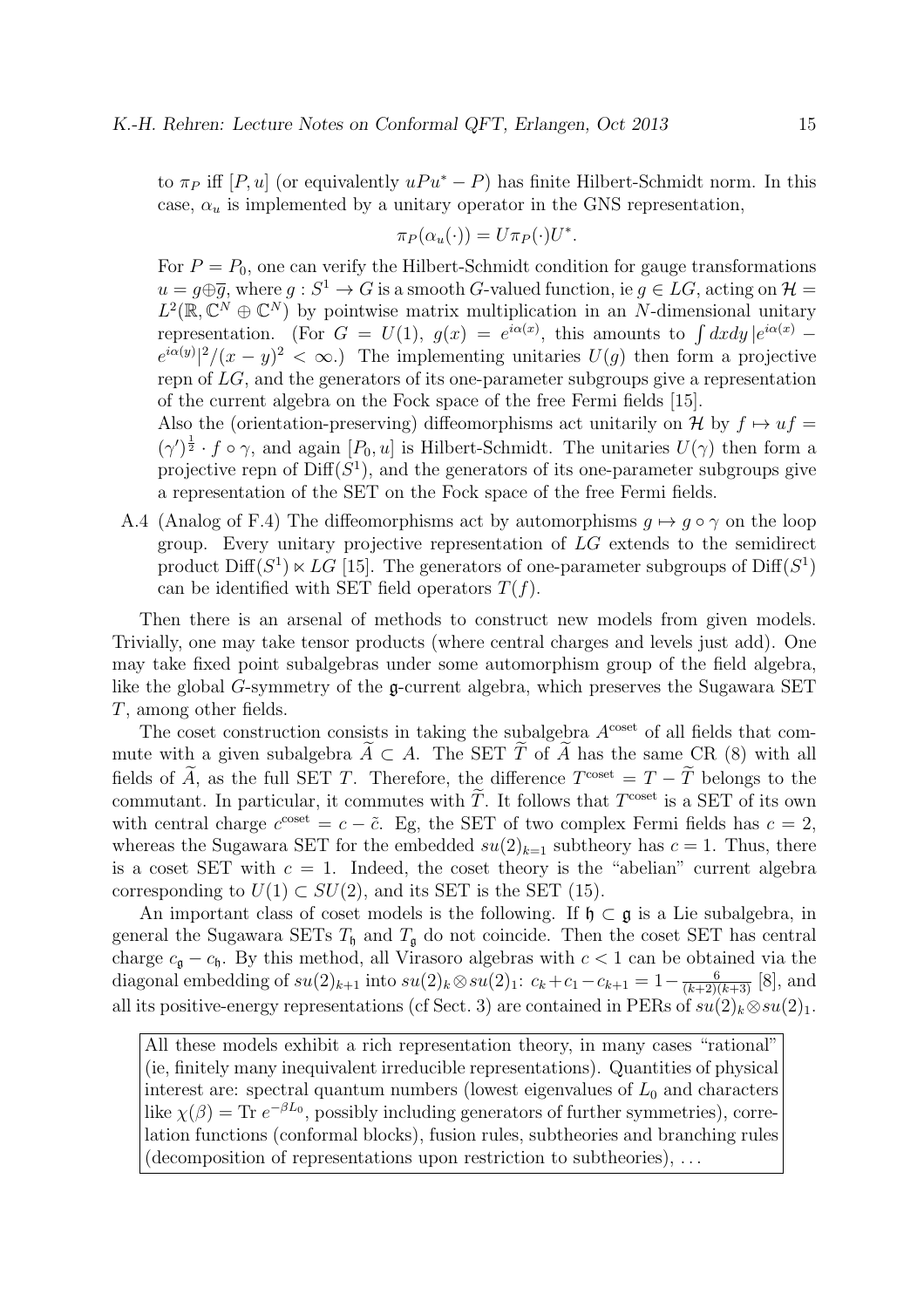### 6 Superselection sectors in AQFT

I turn to the formulation of CFT in the setting of "algebraic QFT" (AQFT) [9]. Here, we don't specify local fields, but only local vN algebras in their vacuum representation

$$
A(I) \subset B(\mathcal{H}_0)
$$
,  $(I \subset \mathbb{R} \text{ or } \subset S^1 \text{ any interval}).$ 

We have done so before: The Weyl algebra construction of the abelian current algebra gave unitaries  $W(f)$ ; then  $A^{U(1)}(I) = \{W(f) : \text{supp } f \subset I\}''$ . The CAR constructions gave unitary implementers of gauge or diffeo transformations; then  $A_{\hat{p}}(I) = \{U(q) : q :$  $S^1 \to G$ , supp  $f \subset I$ <sup>y'</sup> or  $A_{\text{SET}}(I) = \{U(\gamma) : \gamma \in \text{Diff}(S^1)$ , supp  $\gamma \subset I$ <sup>y'</sup>.

Although a general proof exists only for (large classes of) models, the field-theoretic and the AQFT approach are believed to be equivalent.

The axioms of AQFT require

- Isotony: local algebras increase with  $O$ ,
- Causality ( $=$  locality, cf footnote 2): Local algebras at spacelike distance (or: of disjoint intervals in the chiral case) commute,
- Covariance: there is a repn of the Poincaré (conformal, Möbius) group  $G$  by automorphisms such that  $\alpha_g A(O) = A(gO)$ ,
- Vacuum: there is an invariant state  $\omega \circ \alpha_q = \omega$ , hence a unitary repn U of G in the GNS repn of  $\omega$ ; and the GNS vector is a ground state for the energy (in particular,  $U$  is a positive-energy representation). In the chiral case, these axioms imply Haag duality:  $A(I') = A(I)'$ .

If one also requires that the repn  $U$  of the Möbius group extends to a projective repn of the diffeomorphism group  $\text{Diff}(S^1)$  such that  $U(\gamma)A(I)U(\gamma)^* = A(\gamma I)$  and localized diffeos act trivial on the complement:  $\sup_{\gamma} \gamma \subset I \Rightarrow \text{Ad}_{U(\gamma)}|_{A(I')} = \text{id}$ , then by Haag duality,  $U(\gamma) \in A(I)$ . The subalgebras  $A_0(I)$  generated by  $U(\gamma)$  (supp  $\gamma \subset I$ ) define a Virasoro subtheory.

A positive-energy representation (PER) of A is a representation  $\pi$  on a Hilbert space equipped with a positive-energy representation  $U_{\pi}$  of the Möbius group, such that

$$
U_{\pi}(g)\pi(A(I))U_{\pi}(g)^{*} = \pi(A(gI)).
$$

(I suppress here some subtleties with the extension from  $\mathbb R$  to  $S^1$ .)

One can show that every positive-energy representation, if restricted to the complement of any interval  $I_0 \subset \mathbb{R}$ , is unitarily equivalent to the (defining) vacuum representation  $\pi_0(a) = a$ :

$$
\pi(a) = VaV^* \qquad (a \in A(I'_0)).
$$

By causality,  $V^*\pi(a)V$  commutes with  $A(J')$  whenever  $a \in A(I)$  and J contains both I and I<sub>0</sub>. Hence by Haag duality, it belongs to  $A(J)$ . Therefore,  $a \mapsto \rho(a) = V \pi(a)V^*$  is an endomorphism of the C<sup>\*</sup>-inductive limit of  $A(I)$ ,  $I \subset \mathbb{R}$ , and  $\rho$  acts trivially on the subalgebra  $A(I'_0)$ . Such endomorphisms are called "localized", or DHR endo's [4].

In other words: every PER is unitarily equivalent to a localized endomorphism:  $\pi \sim \pi_0 \circ \rho$ . The localization interval  $I_0$  can be chosen arbitrarily.

Session 4.1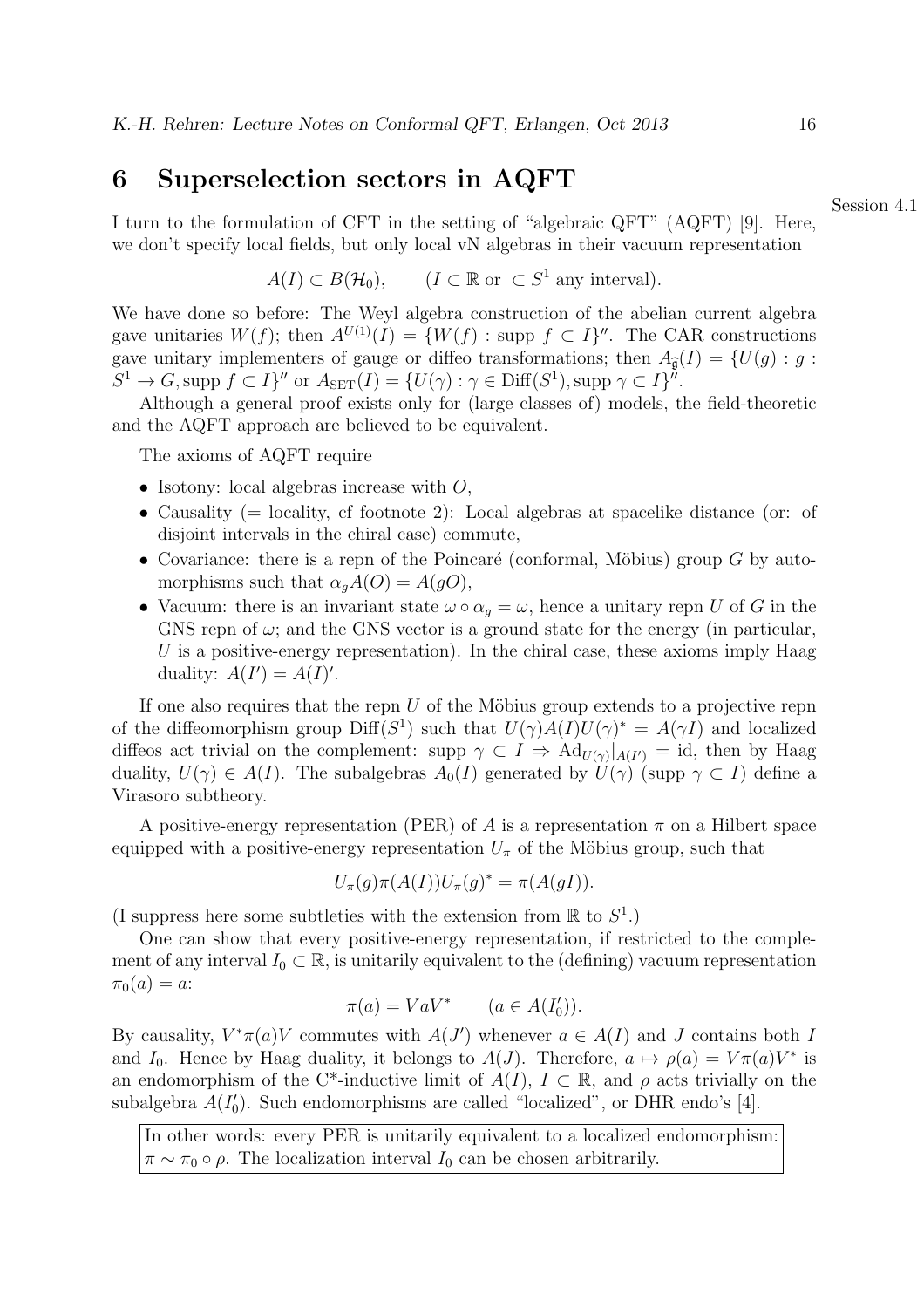If two unitarily equivalent  $\rho_1$  and  $\rho_2$  are localized in intervals  $I_1$  and  $I_2$ , then by Haag duality, the unitary intertwiner  $\rho_2 = \text{Ad}_u \circ \rho_1$  is an element of  $A(I)$ , where I contains both  $I_1$  and  $I_2$ .

Example: the local algebras  $A(I)$  of the CCR algebra are generated by Weyl operators  $W(f)$ , supp  $f \subset I$ . The maps

$$
W(f) \mapsto e^{i \int gf} \cdot W(f), \qquad j(x) \mapsto j(x) + g(x) \cdot 1
$$

are localized endomorphisms if  $q \in \mathcal{S}(\mathbb{R})$  has compact support. Any two such maps are inner equivalent by  $W(\gamma)$  where  $\gamma' = g_1 - g_2$ , iff  $\int g_1 = \int g_2$ . The equivalence classes are therefore given by the "charge"  $q = \int q$ .

A unitary equivalence class of PERs (hence of DHR endomorphisms) is called a superselection sector of A, or a "charge".

Consider the C<sup>\*</sup> category of PERs. The morphisms  $t \in \text{Hom}(\rho, \sigma)$  are intertwining operators satisfying  $t\rho(a) = \sigma(a)t$  for all  $a \in A$  (eg, the unitary "charge transporters" u:  $\rho_1 \rightarrow \rho_2$  changing the localization interval), and they always belong to A by Haag duality. Direct sums and subrepresentations can be defined in terms of isometric intertwiners:

$$
\rho(a) = w_1 \rho_1(a) w_1^* + w_2 \rho_2(a) w_2^* \qquad (w_1 w_1^* + w_2 w_2^* = 1, \quad w_i^* w_j = \delta_{ij} \cdot 1);
$$
  

$$
\rho \prec \sigma \quad \text{iff} \quad \rho(\cdot) = w^* \sigma(\cdot) w \quad \text{with} \quad ww^* \in \text{Hom}(\sigma, \sigma), \ w^* w = 1.
$$

This category is in fact a tensor category, with the "tensor product" given on the objects by the composition (in particular, NOT by the tensor product, which is not even a representation):  $\pi_{\sigma} \times \pi_{\rho} = \pi_{\sigma \circ \rho}$ , and on the intertwiners by  $t_1 \times t_2 = t_1 \rho_1(t_2) = \sigma_1(t_2)t_1$ .

The irreducible decomposition of a product of irreducibles defines the "fusion rules":

$$
\rho_a \rho_b \sim \bigoplus_c N_{ab}^c \rho_c.
$$

In particular, there is a notion of "conjugate": Irreducibles  $\rho$  and  $\bar{\rho}$  are conjugates iff id  $\prec \rho \bar{\rho}$  iff id  $\prec \bar{\rho} \rho$ . The relation of this notion of fusion rules with the one introduced earlier in terms of the OPE of two primary fields, will be made in Sect. 7.

The tensor category of superselection sectors is also unitarily braided [4, 5]. One shows that  $\rho_1 \rho_2 = \rho_2 \rho_1$  if the two DHR endo's are localized in disjoint intervals  $I_i$ . One then defines  $\varepsilon_{\rho_1,\rho_2} := \mathbf{1}$  if  $I_1$  is to the right of  $I_2$ , and

$$
\varepsilon_{\mathrm{Ad}_{u_1}\rho_1,\mathrm{Ad}_{u_2}\rho_2}:=u_2\rho_2(u_1)\varepsilon_{\rho_1,\rho_2}\rho_1(u_2)^*u_1^*
$$

in general. Thanks to causality, this definition is well-defined,  $\varepsilon_{\rho,\sigma} \in \text{Hom}(\rho\sigma,\sigma\rho)$ , and satisfies the naturality axiom for a braiding. Notice that in general,  $\varepsilon_{\rho_1,\rho_2} \neq 1$  if  $I_1$  is to the left of  $I_2$ , because the respective endomorphisms act nontrivially on the charge transporters needed to swap the localizations.

Example: The Virasoro theory with  $c = \frac{1}{2}$  $\frac{1}{2}$  has three sectors with  $h = 0, \frac{1}{2}$  $\frac{1}{2}, \frac{1}{16}$ . One may choose representative DHR endo's in these sectors satisfying  $\tau \circ \tau = id$  and  $\tau \circ \sigma = \sigma$ . Then  $\sigma \circ \tau \sim \sigma$ , and  $\sigma \circ \sigma \sim \text{id} \oplus \tau$  with isometric intertwiners  $r \in \text{Hom}(\text{id}, \sigma^2)$ ,  $t \in \text{Hom}(\tau, \sigma^2)$ , and  $u = rr^* - tt^* \in \text{Hom}(\sigma, \sigma\tau)$  unitary. The tensor category structure is given by the formulae  $\tau(r) = t$ ,  $\tau(t) = r$  and  $\sigma(r) = (r + t)/\sqrt{2}$ ,  $\sigma(t) = (r - t)u/\sqrt{2}$ . The braiding is given by  $\varepsilon_{\tau,\tau} = -1$ ,  $\varepsilon_{\tau,\sigma} = \varepsilon_{\sigma,\tau} = -iu$  and  $\varepsilon_{\sigma,\sigma} = \kappa_{\sigma}^{-1}(rr^* + itt^*)$ , where  $\kappa_{\sigma} = e^{2\pi i h_{\sigma}} = e^{2\pi i/16}$ , on the representatives, and by naturality on all their equivalents.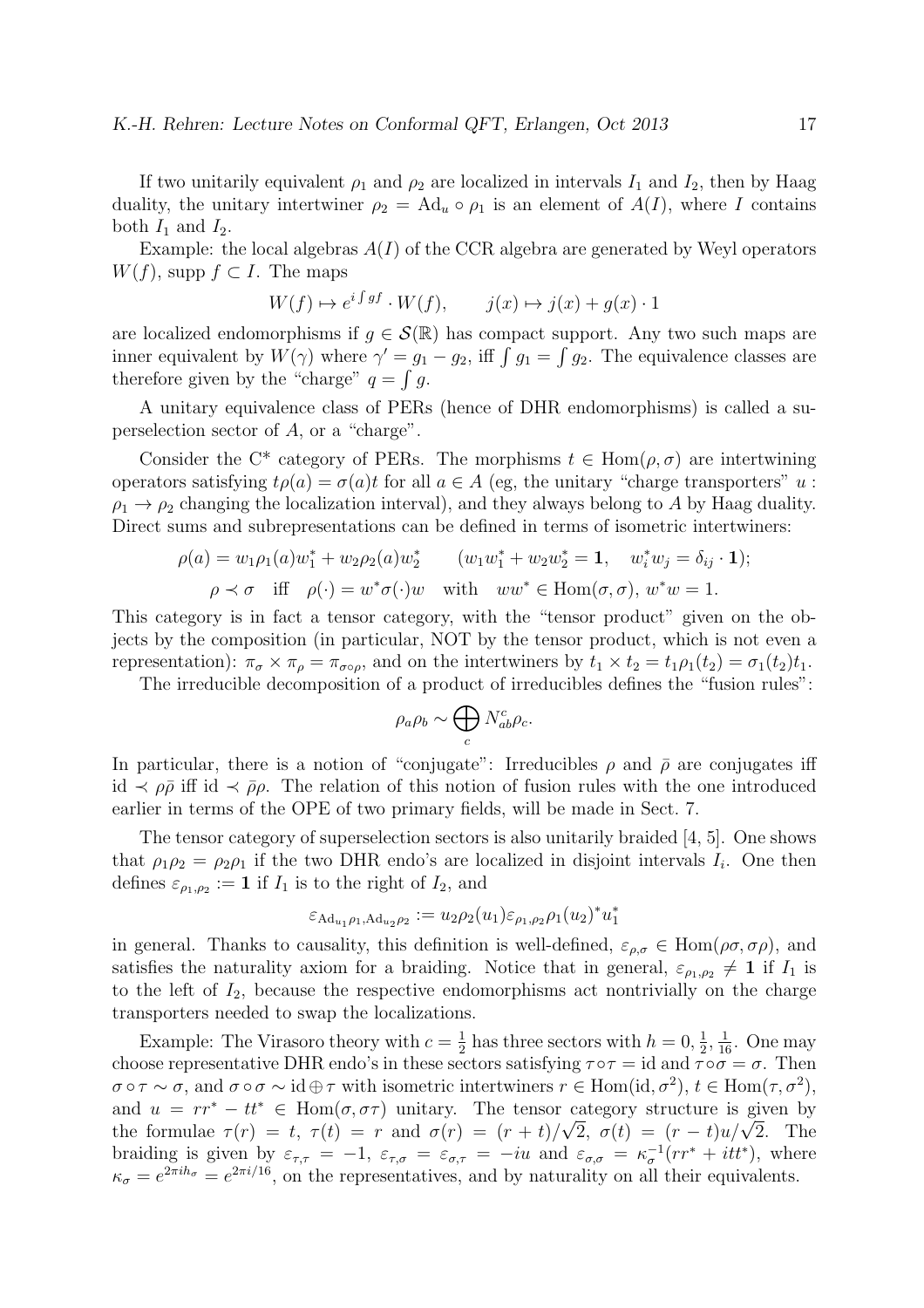#### 7 Local extensions

A QFT is described by a covariant assignment of local vN algebras  $I \mapsto A(I)$ . An extension is then a covariant assignment  $I \mapsto B(I)$  such that  $A(I) \subset B(I)$ , and the covariance  $\alpha_q$  of B extends that of A. It is also required that  $B(I)$  commutes with  $A(J)$ if I and J are disjoint ("relative locality"). If  $B(I)$  commutes with  $B(J)$ , the extension is called local. In order to exclude trivial extensions like tensor products, we shall require that the relative commutant  $A(I) \cap B(I)$  is trivial; in particular, there can be no coset SET, hence A and B share the same SET (if they have one).

We have encountered several extensions before: The lattice construction is an extension of the abelian current algebra, and it is local if the lattice is even. A nonabelian current algebra is a local extension of its Sugawara SET. The real or complex free Fermi algebra is a nonlocal extension of the SET with  $c = \frac{1}{2}$  $\frac{1}{2}$  resp  $c = 1$ .

A two-dimensional CFT is also a local extension of its pair of chiral subalgebra  $A_+ \otimes$  $A_+ \subset B_2$ , cf Sect. 3 for the case that  $A_+$  and  $A_-$  are Virasoro theories with  $c < 1$ .

Constructing an extension amounts to "add" more operators to  $A(I)$  and specify their algebraic relations in a consistent and covariant way. AQFT offers a way to do so in a most efficient way [13]. Namely, there is a 1:1 correspondence between extensions and "Q-systems" ( $\subset \mathbb{C}^*$  Frobenius algebras) in the category of superselection sectors. In the rational case, there exist only finitely many Q-systems, hence only finitely many extensions. Whether the extension is local or not, can be directly read off the Q-system.

A Q-system consists of a (reducible) DHR endo  $\theta$  (ie, a represention of A), an intertwiner  $w \in \text{Hom}(\text{id}, \theta)$  and an intertwiner  $x \in \text{Hom}(\theta, \theta^2)$ , such that the relations

$$
w^*x = \theta(w^*)x = 1,
$$
  $xx = \theta(x)x,$   $w^*w = x^*x = d \cdot 1$   $(d > 1)$ 

hold. These relations take care of all consistency conditions for the extension. In order to have irreducible extensions, we must require that id  $\prec \theta$  with multiplicity 1, hence w is uniquely fixed by  $\theta$  up to a phase, and the intertwiner x contains the proper information.

Let  $\theta$  be localized in  $I_0$ . Then  $B(I_0)$  is the algebra  $A(I_0)$  supplemented by an element v such that

$$
va = \theta(a)v, \quad v^2 = xv, \quad v^* = w^*x^*v.
$$

This is again a vN algebra. Shifting the localization with a unitary u,  $(\tilde{\theta} = \text{Ad}_u \theta, \tilde{w} =$  $uw, \tilde{x} = u\theta(u)xu^*$  is another Q-system, defining  $A(I) \subset B(I)$  for any other region, with  $\tilde{v} = uv$ . B is local iff  $u_1v$  commutes with  $u_2v$  for  $I_1$  and  $I_2$  disjoint; this in turn is equivalent to the condition  $\varepsilon_{\theta,\theta}x=x$ .

A more physical picture emerges, if we "split" the generator  $v$  into "charged fields": if  $\rho \prec \theta$  is irreducible and  $w_{\rho} \in \text{Hom}(\rho, \theta)$ , then  $\psi_{\rho}$  satisfies

$$
\psi_{\rho} a = \rho(a)\psi_{\rho} \tag{16}
$$

Moreover, (fixing representatives of the irreducible subsectors) every element of  $B$  has a unique decomposition  $b = \sum_{\rho} a_{\rho} \psi_{\rho}$ , with  $\psi_{\rm id} = 1$ . The map  $\mu : b \mapsto a_{\rho=\rm id}$  is the (unique) conditional expectation  $B \to A$ , and  $\omega_B = \omega_A \circ \mu$ . This implies that  $\psi_\rho$  generate the charged repn from the vacuum repn: for any two vectors  $\Phi_i \in \mathcal{H}_0$ ,

$$
(\psi_{\rho}^* \Phi_1, a \psi_{\rho}^* \Phi_2) = (\Phi_1, \mu(\psi_{\rho} a \psi_{\rho}^*) \Phi_2) = (\Phi_1, \rho(a) \mu(\psi_{\rho} \psi_{\rho}^*) \Phi_2) = (\Phi_1, \pi_{\rho}(a) \Phi_2).
$$

Session 4.2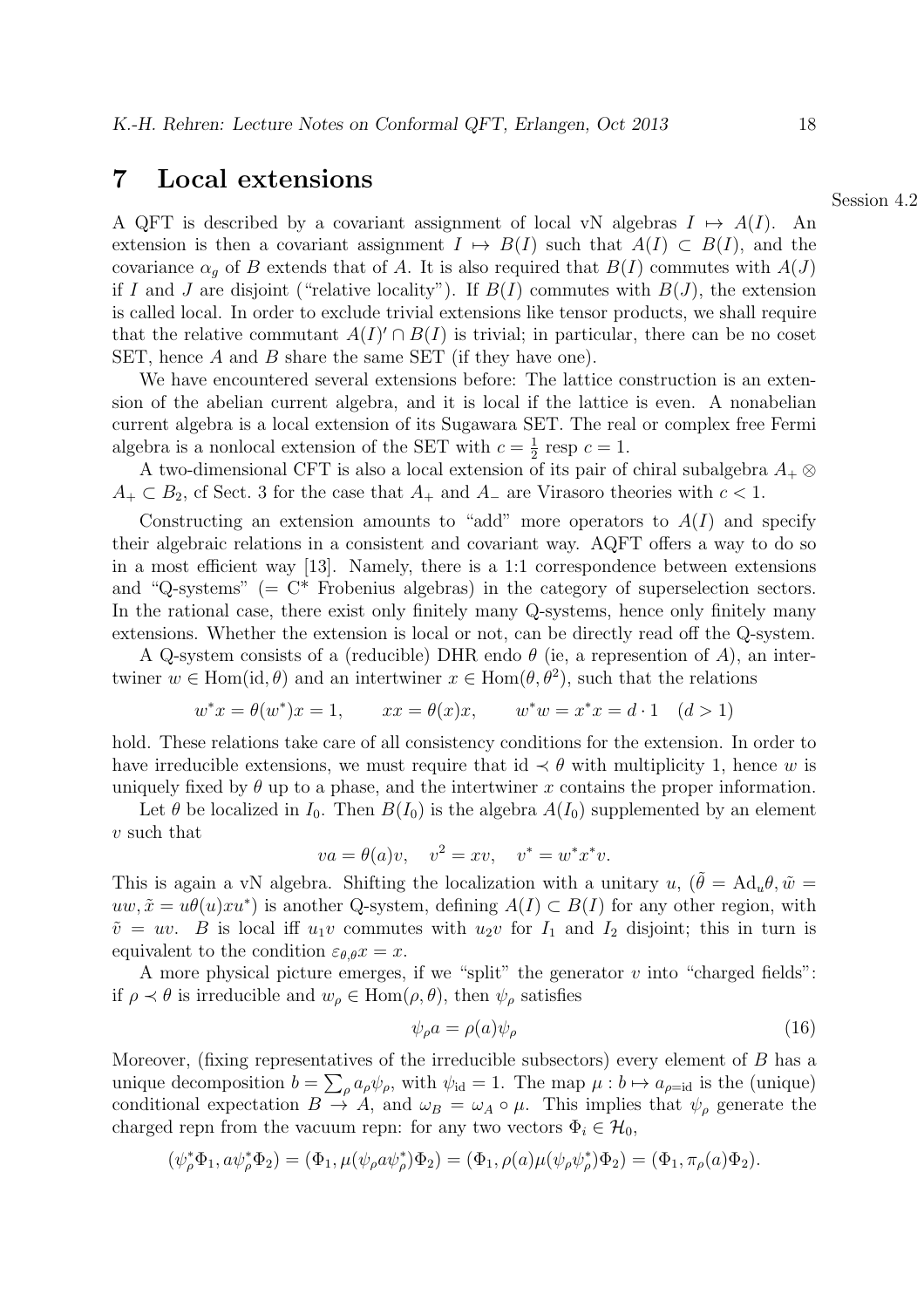The product  $\psi_{\sigma}\psi_{\rho}$  then generates the representation  $\pi_{\sigma}\times\pi_{\rho}=\pi_{\sigma\circ\rho}$ . Moreover, one has (from  $v^2 = xv$  resp from  $v^* = w^*x^*v$ )

$$
\psi_a \psi_b = \sum_c t_{ab}^c \cdot \psi_c, \qquad \psi_a^* = r_a^* \psi_{\bar{a}}
$$

where  $t_{ab}^c = w_a^* \theta(w_b^*) x w_c \in \text{Hom}(\rho_c, \rho_a \rho_b)$ , and  $r_a = w_a^* \theta(w_a^*) x w \in \text{Hom}(\text{id}, \bar{\rho}_a \rho_a)$ . This multiplication algebra of charged fields (with A-valued coefficients) is the analog of the OPE of primary fields in AQFT, making the announced contact with the notion of fusion rule in Sect. 3. If B is local, then  $\psi_{\rho}\psi_{\sigma} = \varepsilon_{\sigma,\rho} \cdot \psi_{\sigma}\psi_{\rho}$ .

Thus, the extension described by a Q-system consists in adding a set of charged field operators  $\psi_{\rho}$  to A, whose algebraic relations are specified by the intertwiners w and x in the Q-system. If  $\rho$  is localized in I, then  $\psi_{\rho}$  belongs to  $B(I)$ . Indeed, by (16) it commutes with  $A(J)$ , I and J disjoint. Thus, the charged fields are transported to arbitrary intervals by  $\psi_{\text{Ad}_u\rho} = u\psi_\rho$  (because  $w_\rho u^* \in \text{Hom}(\text{Ad}_u\rho, \theta)$ ).

Example (continued from Sect. 6): The Virasoro theory with  $c = \frac{1}{2}$  $\frac{1}{2}$  admits only one nontrivial Q-system  $(\theta = \sigma^2, w = 2^{\frac{1}{4}}r, x = 2^{-\frac{1}{4}}(r+t))$ . Since  $\theta \sim id \oplus \tau$ , there is only one charged field operator  $\psi_{\tau} = 2^{\frac{1}{4}} \cdot t^* v$  satisfying

$$
\psi_{\tau} a = \tau(a)\psi_{\tau}, \quad \psi_{\tau}^2 = 1, \quad \psi\psi_{\tau}^* = \psi_{\tau}.
$$

Now, if  $\tau$  and  $\text{Ad}_{u}\tau$  are localized in disjoint intervals, we have

$$
\psi_{\tau}\psi_{\mathrm{Ad}_{u^{\tau}}} = \psi_{\tau}u\psi_{\tau} = \tau(u)\psi_{\tau}\psi_{\tau} = (\tau(u)u^*)\cdot\psi_{\mathrm{Ad}_{u^{\tau}}}\psi_{\tau}.
$$

But  $\tau(u)u^*$  equals the braiding  $\varepsilon_{\tau,\tau} = -1$ , hence the charged field anti-commutes. In fact,  $\psi$  is a real free Fermi field.

The problem to construct two-dimensional local CFTs with given chiral subtheories now consists in finding a Q-system for  $A_+ \otimes A_-$ .

Example: Both  $A_+$  and  $A_-$  are the Virasoro theory with  $c = \frac{1}{2}$  $\frac{1}{2}$ . There is (among others) a Q-system with  $\Theta = W_1(\text{id}\otimes\text{id})W_1^* + W_2(\tau\otimes\tau)W_2^* + W_3(\sigma\otimes\sigma)W_3^*, W = \sqrt{2}W_1,$ 

$$
X = \sum_{a,b,c} \Theta(W_b) W_a(t_{ab,c} \otimes t_{ab,c}) W_c^* / \sqrt{2},
$$

where  $t_{abc} \in \text{Hom}(\rho_c, \rho_a \rho_b)$  are given by  $1 \in \text{Hom}(\rho, \text{id}\rho)$ ,  $1 \in \text{Hom}(\rho, \text{pid})$ ,  $1 \in \text{Hom}(\text{id}, \tau\tau)$ ,  $1 \in \text{Hom}(\sigma, \tau\sigma), (u\otimes u) \in \text{Hom}(\sigma, \sigma\tau), \sqrt{2}(r\otimes r) \in \text{Hom}(\text{id}, \sigma\sigma), \sqrt{2}(t\otimes t) \in \text{Hom}(\tau, \sigma\sigma),$ respectively.

One obtains two nontrivial charged fields  $\Psi_{\tau\tau} = W_2^* V / \sqrt{2}$  and  $\Psi_{\sigma\sigma} = W_3^* V$ , satisfying

$$
\Psi_{\tau\tau}a = (\tau \otimes \tau)(a)\Psi_{\tau\tau}, \qquad \Psi_{\sigma\sigma}a = (\sigma \otimes \sigma)(a)\Psi_{\sigma\sigma}, \qquad (a \in A \otimes A)
$$

and the algebraic relations among each other

$$
\Psi_{\tau\tau}\Psi_{\tau\tau} = 1, \quad \Psi_{\tau\tau}\Psi_{\sigma\sigma} = \Psi_{\sigma\sigma}, \quad \Psi_{\sigma\sigma}\Psi_{\tau\tau} = (u\otimes u)\Psi_{\sigma\sigma}, \quad \Psi_{\sigma\sigma}\Psi_{\sigma\sigma} = ((r\otimes r) + (t\otimes t)\Psi_{\tau\tau})/\sqrt{2},
$$

$$
\Psi_{\tau\tau}^* = \Psi_{\tau\tau}, \qquad \Psi_{\sigma\sigma}^* = \sqrt{2}(r^*\otimes r^*)\Psi_{\sigma\sigma}, \qquad \Psi_{\tau\tau}^*\Psi_{\tau\tau} = \Psi_{\sigma\sigma}^*\Psi_{\sigma\sigma} = 1.
$$